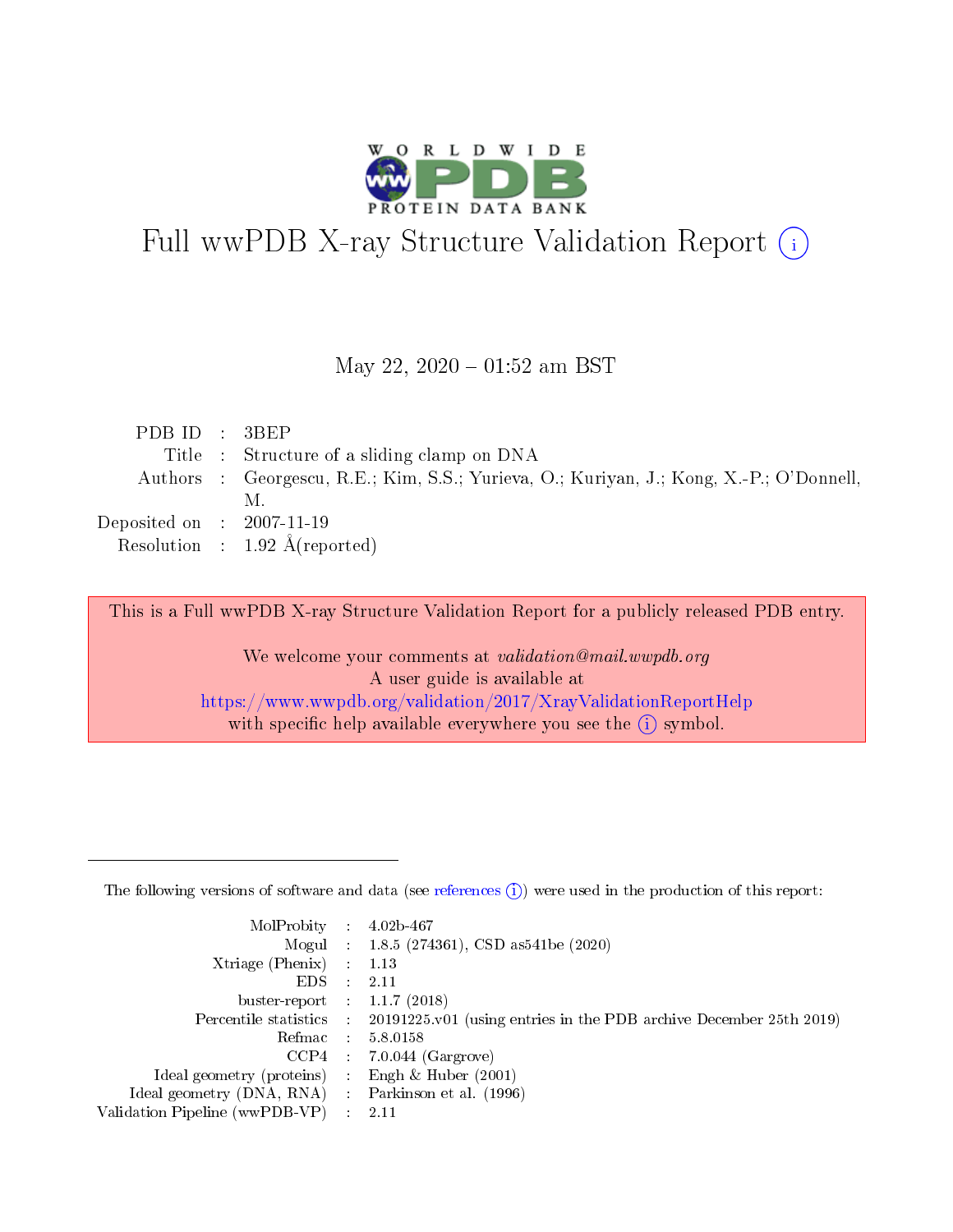# 1 [O](https://www.wwpdb.org/validation/2017/XrayValidationReportHelp#overall_quality)verall quality at a glance  $(i)$

The following experimental techniques were used to determine the structure: X-RAY DIFFRACTION

The reported resolution of this entry is 1.92 Å.

Percentile scores (ranging between 0-100) for global validation metrics of the entry are shown in the following graphic. The table shows the number of entries on which the scores are based.



| Metric                | Whole archive | Similar resolution                                        |
|-----------------------|---------------|-----------------------------------------------------------|
|                       | $(\#Entries)$ | $(\#\text{Entries}, \text{resolution range}(\text{\AA}))$ |
| Clashscore            | 141614        | 8644 (1.94-1.90)                                          |
| Ramachandran outliers | 138981        | 8530 (1.94-1.90)                                          |
| Sidechain outliers    | 138945        | 8530 (1.94-1.90)                                          |
| RSRZ outliers         | 127900        | 7793 (1.94-1.90)                                          |

The table below summarises the geometric issues observed across the polymeric chains and their fit to the electron density. The red, orange, yellow and green segments on the lower bar indicate the fraction of residues that contain outliers for  $\geq=3$ , 2, 1 and 0 types of geometric quality criteria respectively. A grey segment represents the fraction of residues that are not modelled. The numeric value for each fraction is indicated below the corresponding segment, with a dot representing fractions  $\epsilon = 5\%$  The upper red bar (where present) indicates the fraction of residues that have poor fit to the electron density. The numeric value is given above the bar.

| Mol     | $\overline{\text{Chain}}$ | Length | Quality of chain |     |     |     |  |
|---------|---------------------------|--------|------------------|-----|-----|-----|--|
|         |                           |        | 50%              |     |     |     |  |
|         | $\cap$                    | 10     | 30%              | 70% |     |     |  |
|         |                           |        | 36%              |     |     |     |  |
| ച       |                           | 14     | 43%              |     | 57% |     |  |
|         |                           |        | 2%               |     |     |     |  |
| 3       | А                         | 366    | 67%              |     |     | 31% |  |
|         |                           |        | 2%               |     |     |     |  |
| ച<br>Æ. | В                         | 366    | 73%              |     |     | 26% |  |

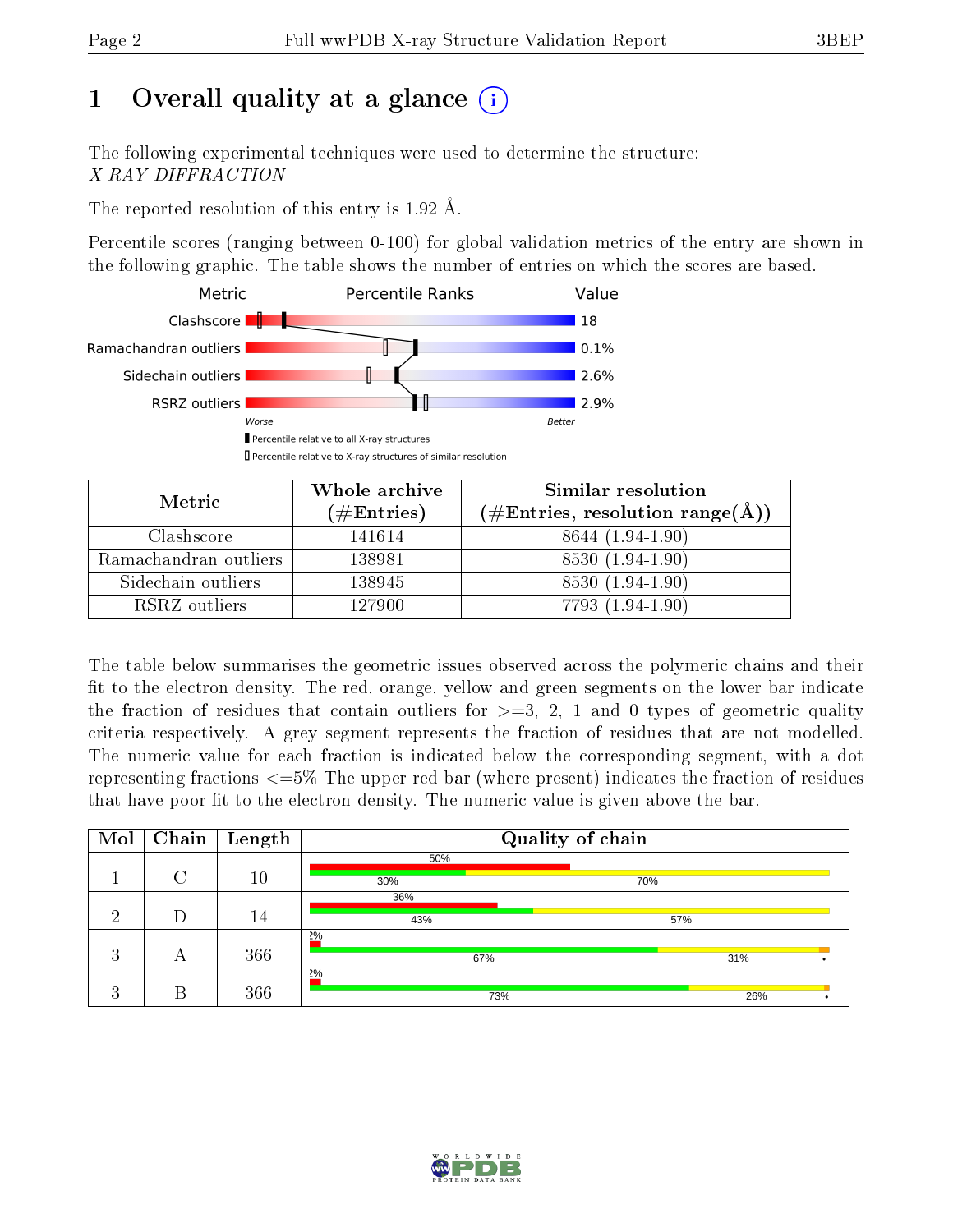# 2 Entry composition  $\left( \cdot \right)$

There are 5 unique types of molecules in this entry. The entry contains 6797 atoms, of which 0 are hydrogens and 0 are deuteriums.

In the tables below, the ZeroOcc column contains the number of atoms modelled with zero occupancy, the AltConf column contains the number of residues with at least one atom in alternate conformation and the Trace column contains the number of residues modelled with at most 2 atoms.

 Molecule 1 is a DNA chain called DNA (5'-D(P\*DCP\*DCP\*DCP\*DAP\*DTP\*DCP\*DGP\* DTP\*DAP\*DT)-3').

| Mol | Chain Residues | Atoms            |  |          | $\text{ZeroOcc}$   AltConf   Trace |        |  |  |
|-----|----------------|------------------|--|----------|------------------------------------|--------|--|--|
|     | $10\,$         | Total C N<br>200 |  | 96 33 61 |                                    | $10\,$ |  |  |

 Molecule 2 is a DNA chain called DNA (5'-D(\*DTP\*DTP\*DTP\*DTP\*DAP\*DTP\*DAP\*D CP\*DGP\*DAP\*DTP\*DGP\*DGP\*DG)-3').

| Mol | Chain   Residues | $\rm{Atoms}$       |     |          | $\text{ZeroOcc} \mid \text{AltConf} \mid \text{Trace}$ |  |  |  |
|-----|------------------|--------------------|-----|----------|--------------------------------------------------------|--|--|--|
|     |                  | $\rm Total$<br>287 | 139 | -N<br>50 | -85                                                    |  |  |  |

Molecule 3 is a protein called DNA polymerase III subunit beta.

|  | $\text{Mol}$   Chain   Residues | Atoms |               |     |      |      |  | $\rm{ZeroOcc}$   AltConf   Trace |  |
|--|---------------------------------|-------|---------------|-----|------|------|--|----------------------------------|--|
|  | 366                             | Total | $\mathcal{C}$ |     |      |      |  |                                  |  |
|  |                                 | 2844  | 1786          | 498 | 541  | - 19 |  |                                  |  |
|  | 366                             |       | Total C       | 'N. |      |      |  |                                  |  |
|  |                                 | 2844  | 1786          | 498 | -541 | -19  |  |                                  |  |

• Molecule 4 is  $1-(3-hydroxypropyl)-2-{(1E,3E,5E)-5-[1-(3-hydroxypropyl)-3,3-dimethyl-1,3-di]}$ ihydro-2H-indol-2-ylidene]penta-1,3-dien-1-yl}-3,3-dimethyl-3H-indolium (three-letter code: 5CY) (formula:  $C_{31}H_{39}N_2O_2$ ).

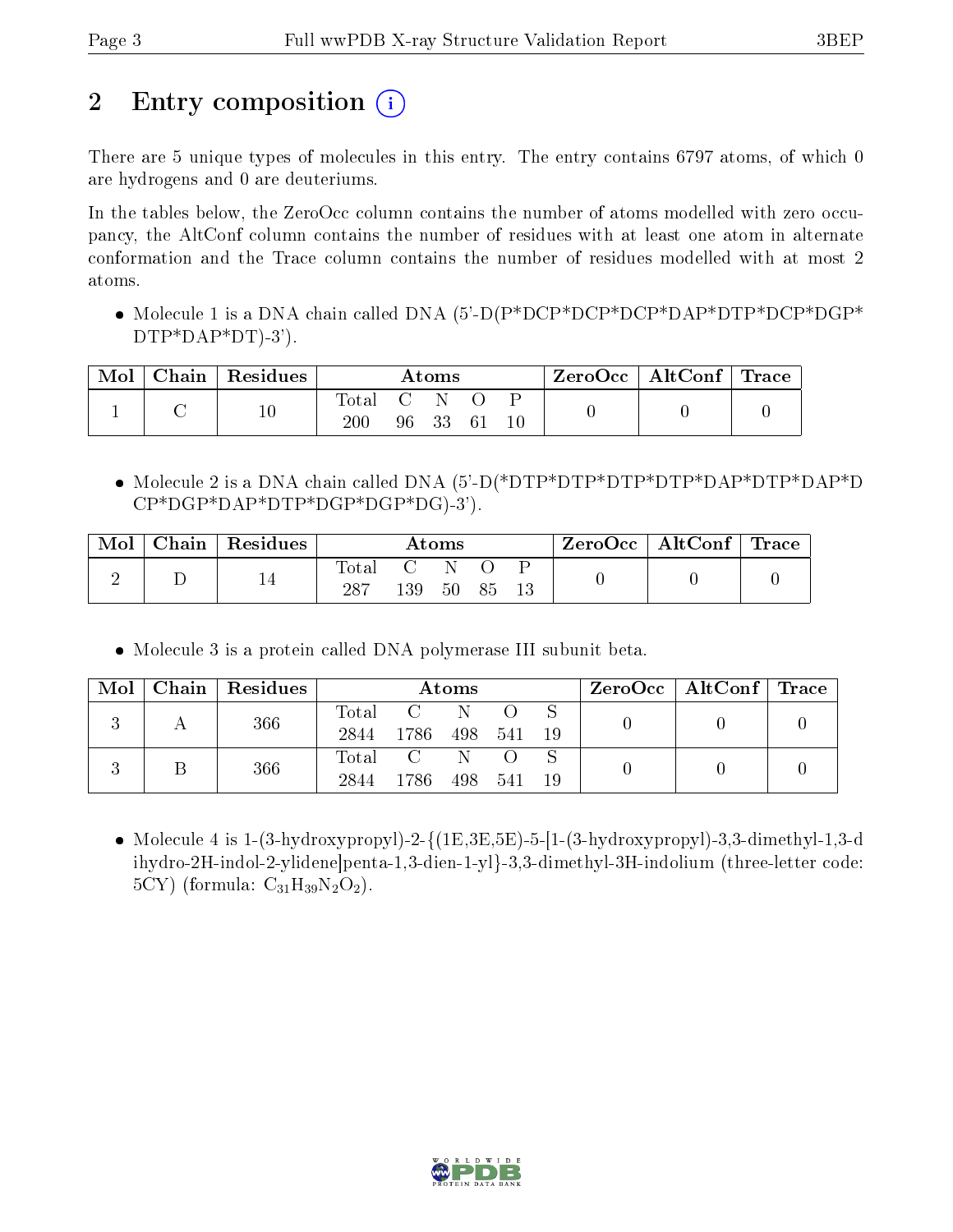

| $\bf{Mol} \perp$ | $\vert$ Chain $\vert$ Residues | Atoms       |  |  | $ZeroOcc \   \ AltConf \  $ |  |
|------------------|--------------------------------|-------------|--|--|-----------------------------|--|
|                  |                                | Total C N O |  |  |                             |  |
|                  |                                |             |  |  |                             |  |

 $\bullet\,$  Molecule 5 is water.

| Mol | Chain | Residues | Atoms                            | $ZeroOcc \mid AltConf \mid$ |
|-----|-------|----------|----------------------------------|-----------------------------|
| 5   | C     | 10       | Total<br>$\circ$<br>10<br>$10\,$ |                             |
| 5   | D     | 13       | Total<br>$\Omega$<br>13<br>13    |                             |
| 5   | А     | 256      | Total<br>O<br>256<br>256         |                             |
| 5   | В     | 325      | Total<br>$\Omega$<br>325<br>325  |                             |

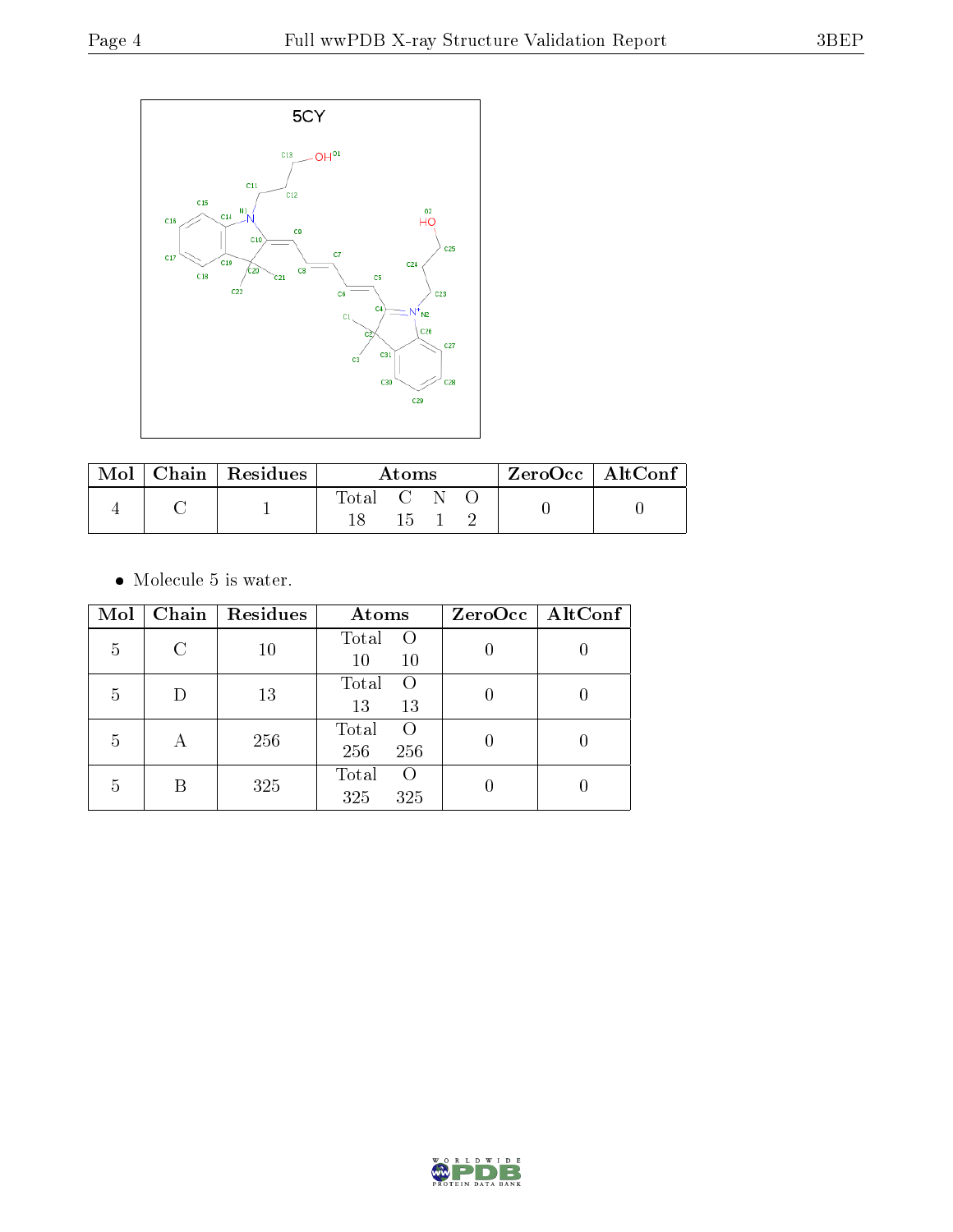# 3 Residue-property plots  $(i)$

These plots are drawn for all protein, RNA and DNA chains in the entry. The first graphic for a chain summarises the proportions of the various outlier classes displayed in the second graphic. The second graphic shows the sequence view annotated by issues in geometry and electron density. Residues are color-coded according to the number of geometric quality criteria for which they contain at least one outlier: green  $= 0$ , yellow  $= 1$ , orange  $= 2$  and red  $= 3$  or more. A red dot above a residue indicates a poor fit to the electron density (RSRZ  $> 2$ ). Stretches of 2 or more consecutive residues without any outlier are shown as a green connector. Residues present in the sample, but not in the model, are shown in grey.

• Molecule 1: DNA (5'-D(P\*DCP\*DCP\*DCP\*DAP\*DTP\*DCP\*DGP\*DTP\*DAP\*DT)-3')



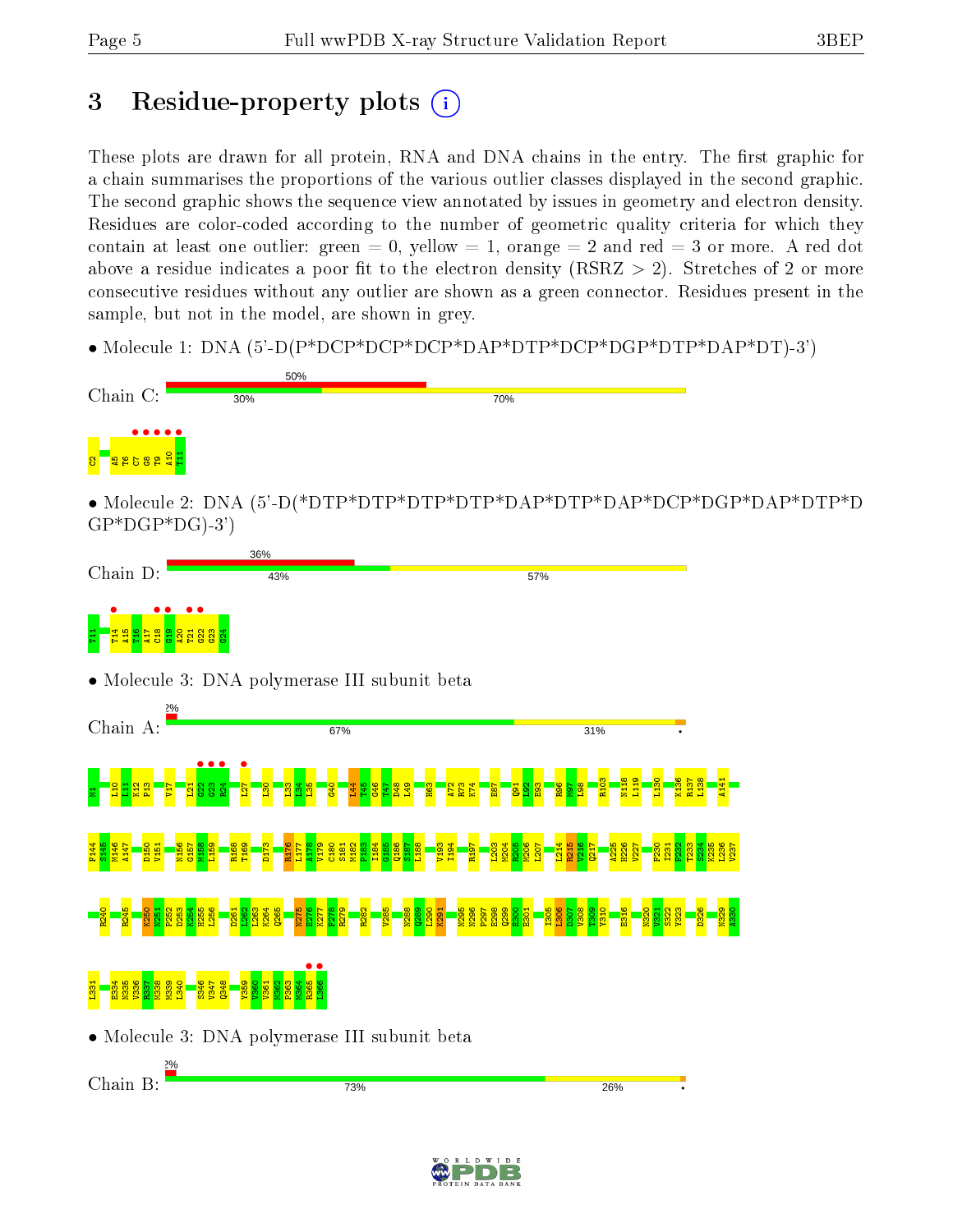# M1E6R7L11 K12 P13 G19 P20 • L21 G22 • G23 • L27 P28 I29 L30 L33 L34 L35 A38 D39 G40 D48 L49 E50 M51 E52 M53 V54 A55 R56 V60 A67 A72 Q91 L92 E93 G94 E95 R96 R100 S109 T110 L111 N118 L119 K136 R137 E140 Q143 F144 A147 H148 Q149 D150 Y153 • Y154 L155 N156 L159 E165 R168 R176 L177 A178 V179 I184 S192 V193 I194 R197 I201 E202 L203 M204 R205 L214 Q217 R224 A225 H226 V227 I231 R246 K250 K254 H255 L256 K264 L273 F278 R282 L283 Y284 V285 N288 K291 N296 P297 E298 Q299 E300 E301 A302 D307 Y310 S311 G312 M315 N320 V321 S322 D326 N329 E334 N335 V336 R337 L340 E350 Q355 R365 • L366 •

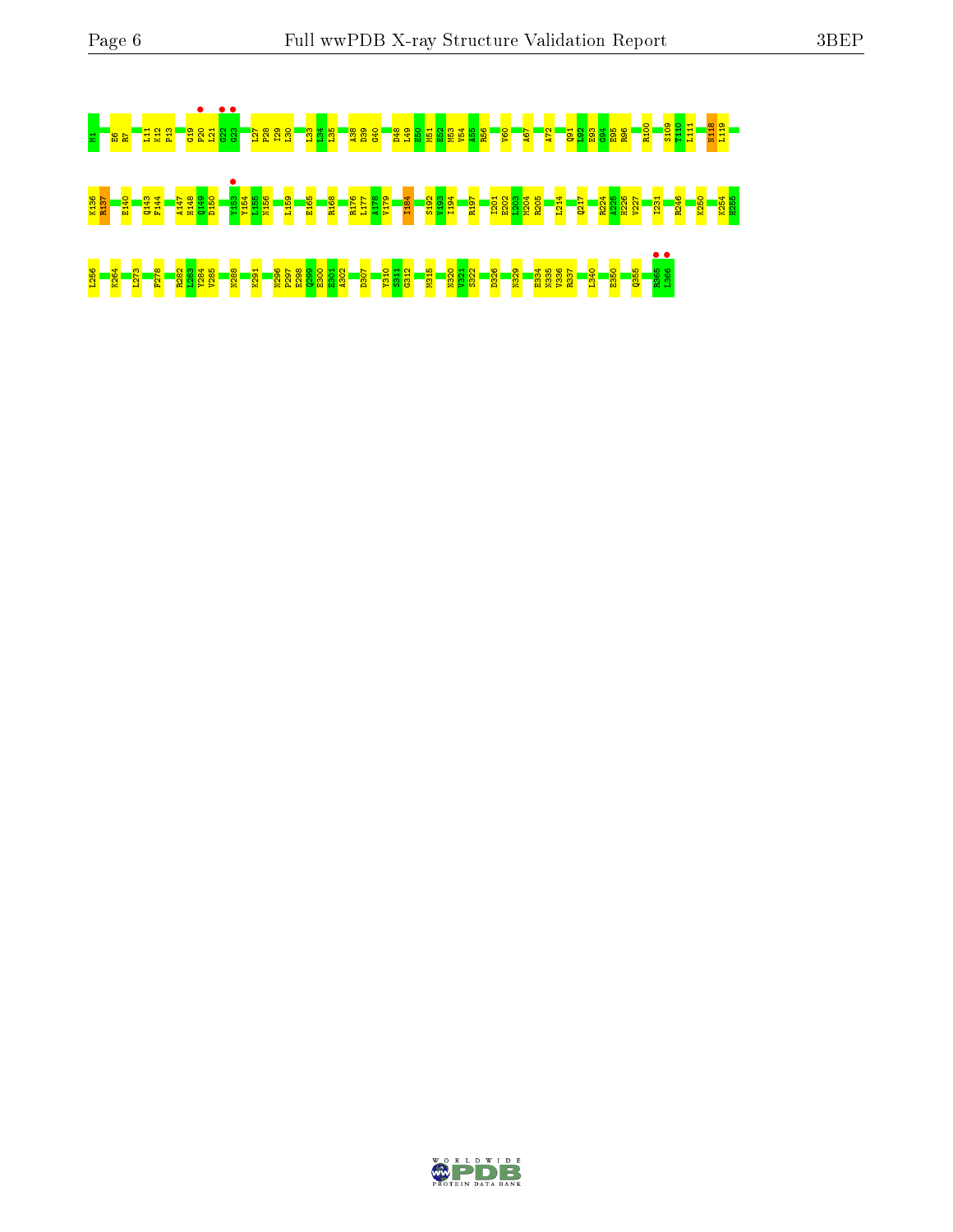# 4 Data and refinement statistics  $(i)$

| Property                                                         | Value                                                    | Source     |
|------------------------------------------------------------------|----------------------------------------------------------|------------|
| Space group                                                      | P <sub>1</sub>                                           | Depositor  |
| Cell constants                                                   | $70.08\text{\AA}$ $73.87\text{\AA}$<br>$40.20\text{\AA}$ |            |
| a, b, c, $\alpha$ , $\beta$ , $\gamma$                           | $92.07^{\circ}$ $99.36^{\circ}$<br>$113.28^\circ$        | Depositor  |
| Resolution $(A)$                                                 | $36.56 - 1.92$                                           | Depositor  |
|                                                                  | 36.56<br>$-1.91$                                         | <b>EDS</b> |
| % Data completeness                                              | $91.0(36.56-1.92)$                                       | Depositor  |
| (in resolution range)                                            | $90.4(36.56-1.91)$                                       | <b>EDS</b> |
| $R_{merge}$                                                      | 0.07                                                     | Depositor  |
| $\mathrm{R}_{sym}$                                               | (Not available)                                          | Depositor  |
| $\langle I/\sigma(I) \rangle^{-1}$                               | 1.93 (at $1.91\text{\AA}$ )                              | Xtriage    |
| Refinement program                                               | <b>CNS</b>                                               | Depositor  |
|                                                                  | 0.210<br>0.268                                           | Depositor  |
| $R, R_{free}$                                                    | (Not available)<br>0.210                                 | DCC        |
| $R_{free}$ test set                                              | No test flags present.                                   | wwPDB-VP   |
| Wilson B-factor $(A^2)$                                          | 21.8                                                     | Xtriage    |
| Anisotropy                                                       | 0.495                                                    | Xtriage    |
| Bulk solvent $k_{sol}(\text{e}/\text{A}^3), B_{sol}(\text{A}^2)$ | $0.36$ , 49.3                                            | <b>EDS</b> |
| $L$ -test for twinning <sup>2</sup>                              | $< L >$ = 0.50, $< L2$ > = 0.33                          | Xtriage    |
| Estimated twinning fraction                                      | No twinning to report.                                   | Xtriage    |
| $F_o, F_c$ correlation                                           | 0.94                                                     | <b>EDS</b> |
| Total number of atoms                                            | 6797                                                     | wwPDB-VP   |
| Average B, all atoms $(A^2)$                                     | 32.0                                                     | wwPDB-VP   |

Xtriage's analysis on translational NCS is as follows: The largest off-origin peak in the Patterson function is  $7.84\%$  of the height of the origin peak. No significant pseudotranslation is detected.

<sup>&</sup>lt;sup>2</sup>Theoretical values of  $\langle |L| \rangle$ ,  $\langle L^2 \rangle$  for acentric reflections are 0.5, 0.333 respectively for untwinned datasets, and 0.375, 0.2 for perfectly twinned datasets.



<span id="page-6-1"></span><span id="page-6-0"></span><sup>1</sup> Intensities estimated from amplitudes.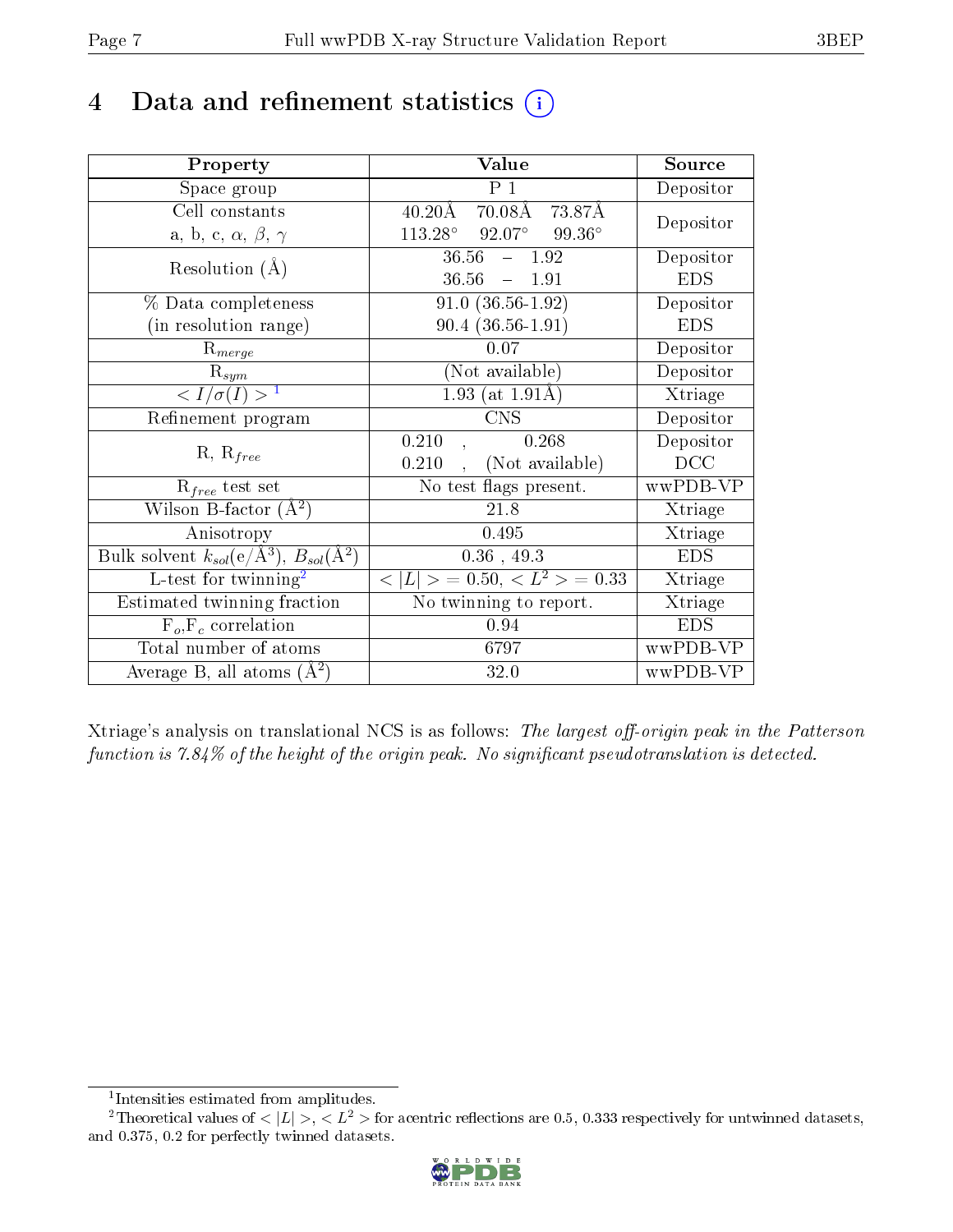# 5 Model quality  $(i)$

## 5.1 Standard geometry  $(i)$

Bond lengths and bond angles in the following residue types are not validated in this section: 5CY

The Z score for a bond length (or angle) is the number of standard deviations the observed value is removed from the expected value. A bond length (or angle) with  $|Z| > 5$  is considered an outlier worth inspection. RMSZ is the root-mean-square of all Z scores of the bond lengths (or angles).

| Mol                         | Chain                       |      | Bond lengths | Bond angles |                     |  |
|-----------------------------|-----------------------------|------|--------------|-------------|---------------------|--|
|                             |                             | RMSZ | $\# Z  > 5$  | RMSZ        | $\ Z\  > 5$         |  |
| 1.                          | $\mathcal{C}_{\mathcal{C}}$ | 0.20 | 0/222        | 0.64        | 0/339               |  |
| $\mathcal{D}_{\mathcal{L}}$ |                             | 0.21 | 0/321        | 0.60        | 495                 |  |
| $\mathcal{E}$               |                             | 0.32 | 0/2893       | 0.59        | 0/3915              |  |
| 3                           | R                           | 0.33 | 0/2893       | 0.61        | $\overline{0/3915}$ |  |
| All                         | Αll                         | 0.32 | /6329        | 0.60        | /8664               |  |

There are no bond length outliers.

There are no bond angle outliers.

There are no chirality outliers.

There are no planarity outliers.

## $5.2$  Too-close contacts  $(i)$

In the following table, the Non-H and H(model) columns list the number of non-hydrogen atoms and hydrogen atoms in the chain respectively. The H(added) column lists the number of hydrogen atoms added and optimized by MolProbity. The Clashes column lists the number of clashes within the asymmetric unit, whereas Symm-Clashes lists symmetry related clashes.

| Mol | Chain | Non-H $\vert$ | H (model) | H(added) | <b>Clashes</b> | <b>Symm-Clashes</b> |
|-----|-------|---------------|-----------|----------|----------------|---------------------|
|     |       | 200           |           | 114      | G              |                     |
| റ   | Ð     | 287           |           | 162      | 10             |                     |
| 3   |       | 2844          |           | 2861     | 116            |                     |
| 3   | В     | 2844          |           | 2861     | 88             |                     |
|     | 0     | 18            |           | 18       |                |                     |
| 5   |       | 256           |           |          | b              |                     |
| 5   | В     | 325           |           |          | 10             |                     |
| 5   | C     | 10            |           |          |                |                     |
| 5   | Ð     | 13            |           |          |                |                     |
|     | Аll   | 6797          |           | 6016     | 214            |                     |

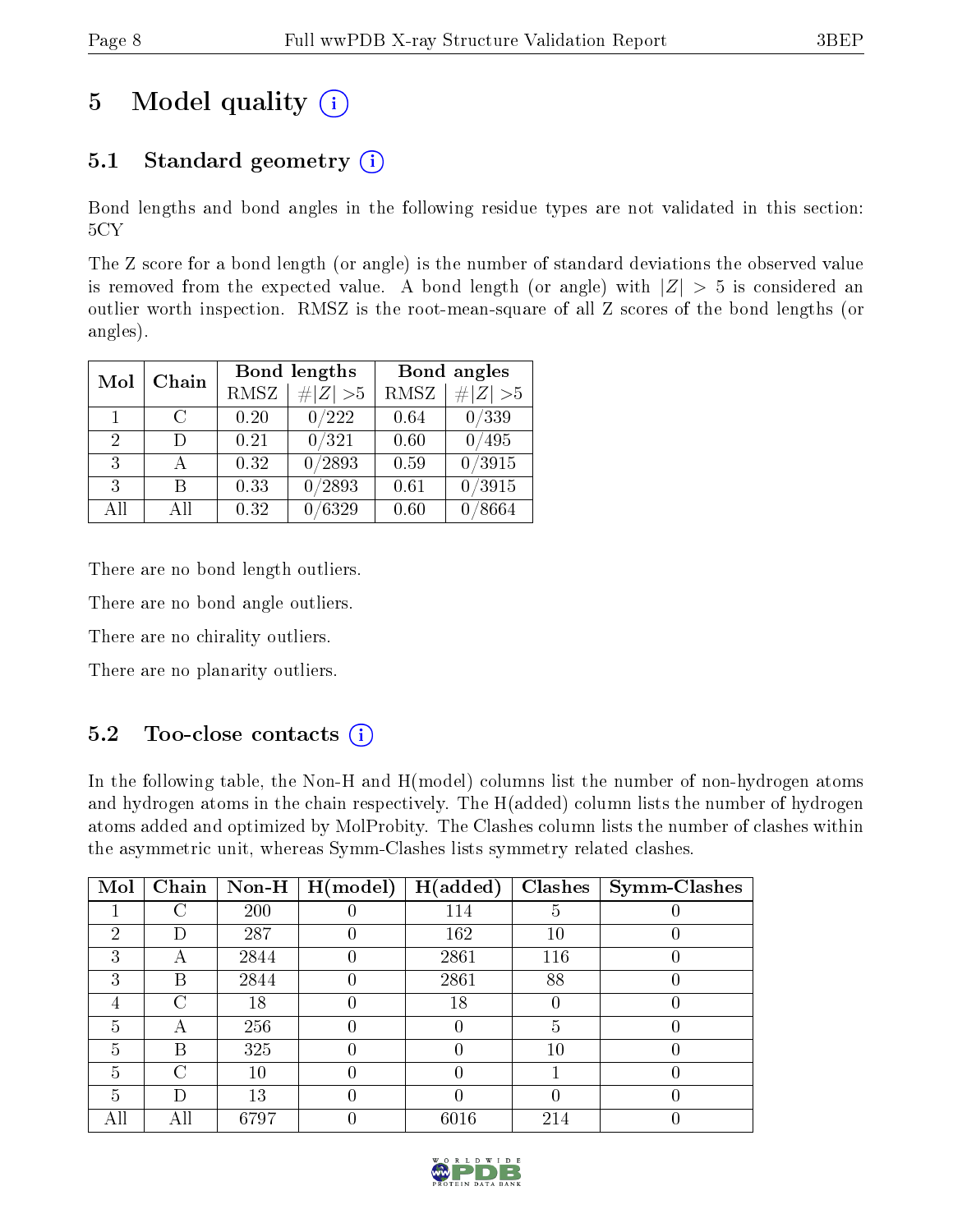The all-atom clashscore is defined as the number of clashes found per 1000 atoms (including hydrogen atoms). The all-atom clashscore for this structure is 18.

|            |  |  | All (214) close contacts within the same asymmetric unit are listed below, sorted by their clash |  |  |  |  |
|------------|--|--|--------------------------------------------------------------------------------------------------|--|--|--|--|
| magnitude. |  |  |                                                                                                  |  |  |  |  |

| Atom-1                              | Atom-2             | Interatomic       | Clash         |
|-------------------------------------|--------------------|-------------------|---------------|
|                                     |                    | distance $(A)$    | overlap $(A)$ |
| 3:A:184:ILE:HD11                    | 3:A:188:LEU:HD11   | 1.51              | 0.93          |
| 3:A:35:LEU:HD22                     | 3:A:44:LEU:HD12    | 1.58              | 0.85          |
| $3:A:150.\overline{ASP:H}$          | 3:A:156:ASN:HD21   | 1.27              | 0.82          |
| 3:B:137:ARG:HH11                    | 3:B:137:ARG:HG2    | 1.43              | 0.82          |
| 3:B:264:LYS:NZ                      | 3:B:329:ASN:HD21   | 1.80              | 0.79          |
| 3:B:27:LEU:HD22                     | 3:B:29:ILE:HG22    | 1.67              | 0.77          |
| 3:A:12:LYS:HB3                      | 3:A:13:PRO:HD3     | 1.68              | 0.76          |
| 3:A:290:LEU:HB3                     | 3:A:306:LEU:CD1    | 2.15              | 0.76          |
| 3:B:12:LYS:HB3                      | 3:B:13:PRO:HD3     | 1.68              | 0.75          |
| 3:A:334:GLU:HG3                     | 3:A:335:ASN:H      | 1.52              | 0.75          |
| 3:A:290:LEU:HB3                     | 3:A:306:LEU:HD11   | 1.69              | 0.74          |
| 3:A:288:ASN:HD22                    | 3:A:310:TYR:H      | 1.35              | 0.74          |
| 3:B:165:GLU:O                       | 3:B:184:ILE:HD13   | 1.90              | 0.72          |
| 3:B:150:ASP:H                       | 3:B:156:ASN:HD21   | 1.38              | 0.72          |
| 3:A:275:ASN:HD22                    | 3:A:277:LYS:H      | 1.36              | 0.72          |
| 3:A:214:LEU:HD11                    | 3:A:225:ALA:HB1    | 1.73              | 0.71          |
| 3:A:275:ASN:ND2                     | 3:A:277:LYS:H      | $1.\overline{88}$ | 0.70          |
| 3:A:250:LYS:H                       | 3:A:250:LYS:CD     | 2.05              | 0.69          |
| 3: A:288: ASN:ND2                   | 3:A:310:TYR:H      | 1.90              | 0.68          |
| 3: B:51: MET:HE1                    | 3:B:202:GLU:HB2    | 1.74              | 0.68          |
| 3:A:250:LYS:H                       | 3:A:250:LYS:HD3    | 1.60              | 0.66          |
| 3:A:168:ARG:HD3                     | 3:A:181:SER:OG     | 1.94              | 0.66          |
| 3:A:291:LYS:HG2                     | 3:A:305:ILE:CD1    | 2.26              | 0.66          |
| 3:A:96:ARG:NH1                      | 3:A:98:LEU:HB2     | 2.11              | 0.66          |
| 3:B:137:ARG:HH11                    | 3: B: 137: ARG: CG | 2.10              | 0.65          |
| 3:A:263:LEU:HD21                    | 3:A:338:MET:HE1    | 1.77              | 0.65          |
| 2: D: 14: DT:H2"                    | 2:D:15:DA:H5"      | 1.78              | 0.65          |
| $3:A:96:A\overline{\text{RG:HH12}}$ | 3:A:98:LEU:HD13    | 1.62              | 0.65          |
| 3:A:263:LEU:HD21                    | 3: A: 338: MET:CE  | $\overline{2.27}$ | 0.64          |
| 3:B:254:LYS:HD2                     | 3:B:315:MET:HE1    | 1.78              | 0.64          |
| 3:B:278:PHE:HB2                     | 5:B:612:HOH:O      | 1.97              | 0.64          |
| 1:C:2:D C:OP1                       | 3:B:197:ARG:HD3    | 1.98              | 0.64          |
| 3:B:288:ASN:HD22                    | 3:B:310:TYR:H      | 1.46              | 0.64          |
| 3: A: 250: LYS: N                   | 3:A:250:LYS:HD3    | 2.12              | 0.63          |
| 3:B:20:PRO:HG2                      | 3:B:21:LEU:HD12    | 1.80              | 0.63          |
| 3:B:39:ASP:CG                       | 3: B:40: GLY:H     | 2.02              | 0.63          |
| 3:B:136:LYS:HG3                     | 3:B:204:MET:HE1    | 1.81              | 0.62          |

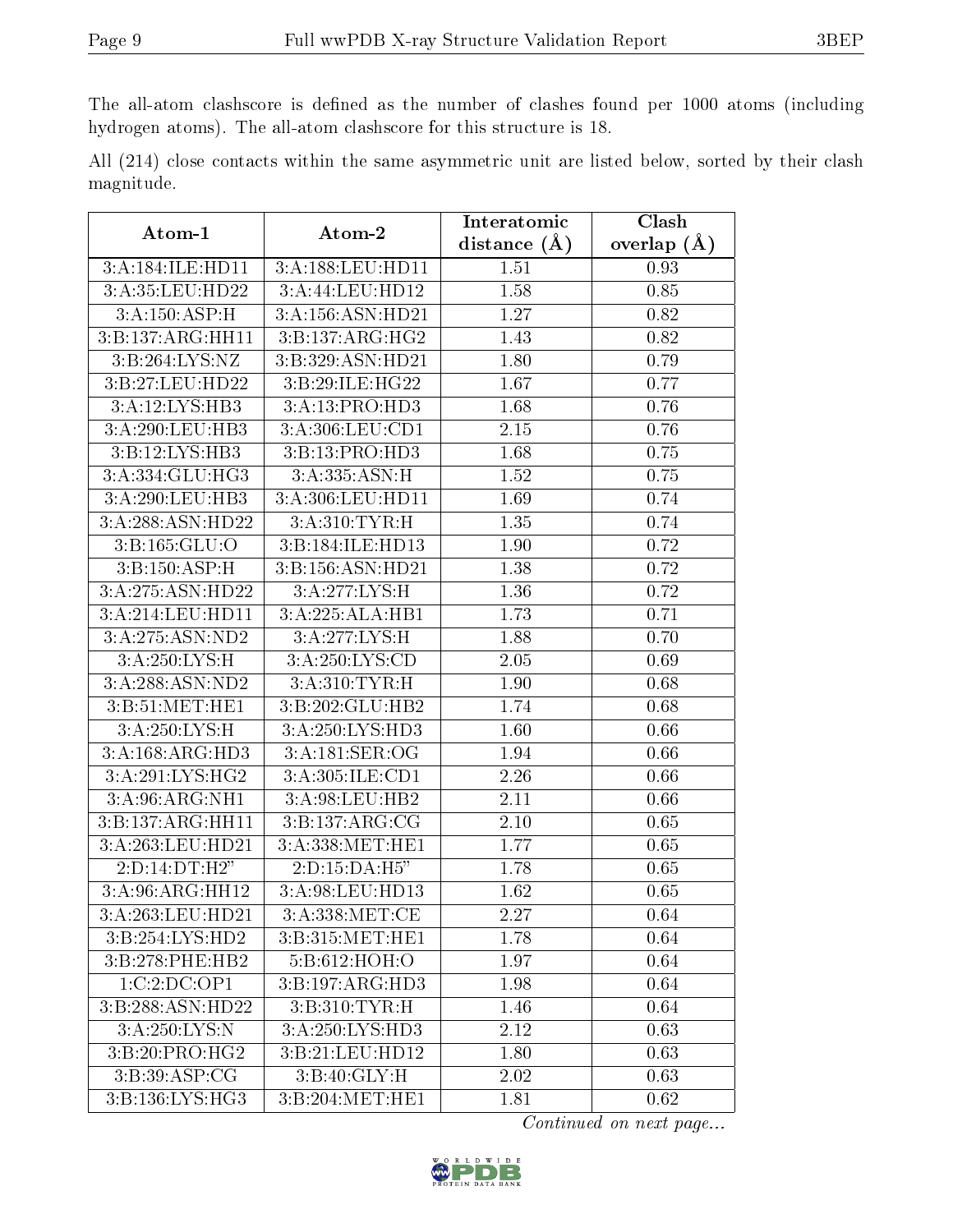| Continuati prom provious pago          |                                                      | Interatomic       | Clash         |
|----------------------------------------|------------------------------------------------------|-------------------|---------------|
| Atom-1                                 | Atom-2                                               | distance $(A)$    | overlap $(A)$ |
| 3:B:254:LYS:HD2                        | 3:B:315:MET:CE                                       | 2.28              | 0.62          |
| 3:B:33:LEU:HG                          | 3:B:72:ALA:HB2                                       | 1.80              | 0.62          |
| 3:A:146:MET:CE                         | 3:A:197:ARG:HB3                                      | 2.29              | 0.61          |
| 3:B:264:LYS:HZ2                        | 3:B:329:ASN:HD21                                     | 1.46              | 0.60          |
| 3:A:255:HIS:ND1                        | 3:A:339:MET:HG2                                      | 2.17              | 0.60          |
| 3:A:203:LEU:O                          | 3:A:207:LEU:HD13                                     | 2.02              | 0.60          |
| 3:A:12:LYS:HE3                         | $3:A:230:$ PHE: $\overline{\text{CE2}}$              | 2.36              | 0.60          |
| 3:A:215:ARG:HG2                        | 3:A:215:ARG:HH11                                     | 1.67              | 0.59          |
| 3:B:284:TYR:HB2                        | 3:B:291:LYS:HB3                                      | 1.84              | 0.59          |
| 3:A:334:GLU:HG3                        | 3:A:335:ASN:N                                        | 2.17              | 0.59          |
| 3:A:12:LYS:HE3                         | 3:A:230:PHE:HE2                                      | 1.67              | 0.59          |
| 3:A:275:ASN:HD22                       | 3:A:277:LYS:N                                        | 1.99              | 0.59          |
| 3:A:226:HIS:HB3                        | 5:A:455:HOH:O                                        | 2.03              | 0.58          |
| 3:A:150:ASP:H                          | 3:A:156:ASN:ND2                                      | 2.01              | 0.58          |
| 3:B:27:LEU:HD23                        | 3:B:28:PRO:HD2                                       | 1.86              | 0.57          |
| 2:D:14:DT:H2"                          | 2:D:15:DA:C5'                                        | 2.33              | 0.57          |
| 3:A:250:LYS:H                          | 3:A:250:LYS:CE                                       | 2.17              | 0.57          |
| 3:A:33:LEU:HG                          | 3:A:72:ALA:HB2                                       | 1.87              | 0.57          |
| $3: B: 148: \overline{\text{HIS:CE1}}$ | 3:B:197:ARG:NH2                                      | 2.72              | 0.57          |
| 3: A:295: ASN: HD21                    | 3:A:301:GLU:CD                                       | 2.08              | 0.56          |
| 3:B:12:LYS:CB                          | 3:B:13:PRO:HD3                                       | 2.33              | 0.56          |
| 3:B:33:LEU:HG                          | 3:B:72:ALA:CB                                        | 2.35              | 0.56          |
| 3:A:48:ASP:O                           | 3:A:49:LEU:HB2                                       | 2.05              | 0.56          |
| 3:B:154:TYR:HB2                        | 3:B:194:ILE:HD13                                     | 1.87              | 0.56          |
| 3: B: 48: ASP: O                       | 3:B:49:LEU:HB2                                       | 2.06              | 0.56          |
| 3:A:137:ARG:NH1                        | $3:A:180:\overline{\text{CYS}:}\overline{\text{SG}}$ | 2.79              | 0.56          |
| 3:B:315:MET:HE3                        | 3:B:340:LEU:HD13                                     | 1.88              | 0.56          |
| 3: A:146:MET:HE2                       | 3:A:197:ARG:HB3                                      | 1.89              | 0.55          |
| 3:A:168:ARG:HG3                        | 3: A:180: CYS:O                                      | 2.06              | 0.55          |
| 3:A:340:LEU:N                          | 3:A:340:LEU:HD12                                     | 2.20              | 0.55          |
| 3:A:137:ARG:NH1                        | 3:A:141:ALA:HB2                                      | 2.20              | 0.55          |
| 3:B:118:ASN:HD22                       | 3:BA:AB:ASN:C                                        | $2.09\,$          | 0.55          |
| 3:A:291:LYS:HG2                        | 3:A:305:ILE:HD13                                     | 1.88              | 0.54          |
| 3:A:217:GLN:OE1                        | 3:A:226:HIS:HE1                                      | 1.90              | 0.54          |
| 3:A:250:LYS:N                          | 3:A:250:LYS:CD                                       | 2.68              | 0.54          |
| 3:A:40:GLY:HA2                         | 3:A:63:HIS:NE2                                       | $2.\overline{23}$ | 0.54          |
| 3:B:224:ARG:HG2                        | 3:B:226:HIS:CE1                                      | 2.43              | 0.53          |
| 3:A:176:ARG:HH11                       | 3:A:176:ARG:HG3                                      | 1.73              | 0.53          |
| 3:B:296:ASN:HB2                        | 3: B:297: PRO:CD                                     | 2.38              | 0.53          |
| 3:A:103:ARG:HH12                       | 3:B:307:ASP:CG                                       | 2.12              | 0.53          |
| 3:B:250:LYS:HE2                        | 5:B:674:HOH:O                                        | 2.08              | 0.53          |

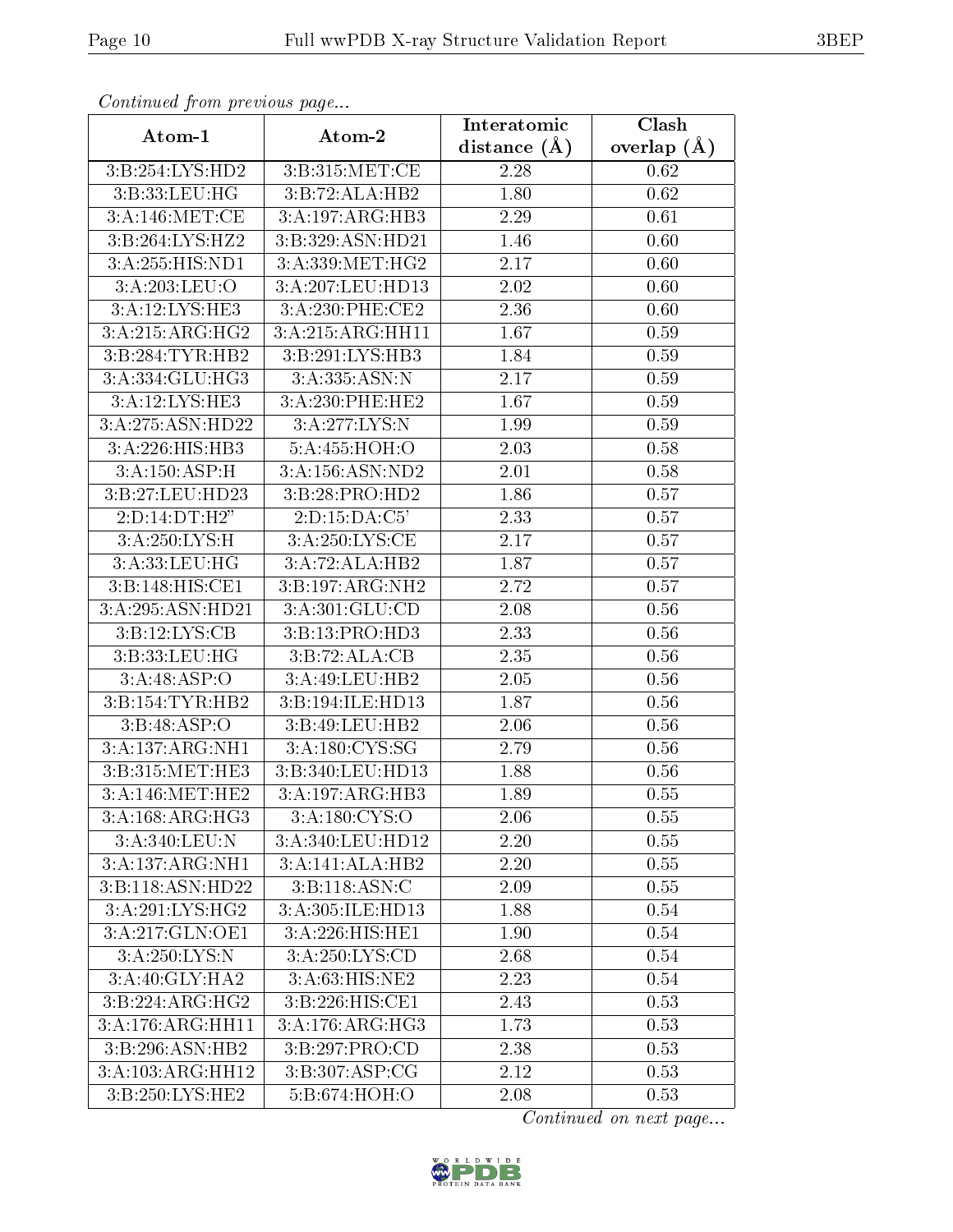| Continuea from previous page |                             | Interatomic    | Clash         |
|------------------------------|-----------------------------|----------------|---------------|
| Atom-1                       | Atom-2                      | distance $(A)$ | overlap $(A)$ |
| 3:B:21:LEU:HD12              | 3: B:21: LEU: N             | 2.24           | 0.53          |
| 3:B:144:PHE:CD2              | 3:B:326:ASP:HB3             | 2.44           | 0.53          |
| 2:D:15:DA:OP1                | 3:A:12:LYS:HD3              | 2.09           | 0.53          |
| 3: B:204:MET:HG2             | 5:B:587:HOH:O               | 2.09           | 0.52          |
| 3:A:346:SER:HA               | 3:A:363:PRO:HD3             | 1.90           | 0.52          |
| 3:B:27:LEU:HD23              | 3:B:28:PRO:N                | 2.25           | 0.52          |
| 3:A:231:ILE:HD12             | 3:A:231:ILE:N               | 2.25           | 0.51          |
| 3:A:256:LEU:HD23             | 3:A:256:LEU:C               | 2.31           | 0.51          |
| 3:A:91:GLN:NE2               | 3:A:93:GLU:OE2              | 2.42           | 0.51          |
| 3:B:96:ARG:HD3               | 3:B:109:SER:HA              | 1.92           | 0.51          |
| 3: B: 137: ARG: CG           | 3:B:137:ARG:NH1             | 2.72           | 0.51          |
| 3:B:282:ARG:HD2              | 3: B:284: TYR:OH            | 2.10           | 0.51          |
| 3:A:233:THR:HG21             | 5:A:442:HOH:O               | 2.10           | 0.51          |
| 3:B:27:LEU:HD23              | 3:B:28:PRO:CD               | 2.39           | 0.51          |
| 3:A:130:LEU:HD21             | 3:A:214:LEU:HD23            | 1.92           | 0.51          |
| 3:B:143:GLN:OE1              | 3:B:201:ILE:HD13            | 2.10           | 0.51          |
| 2:D:17:DA:H2"                | 2:D:18:DC:C5                | 2.46           | 0.51          |
| 3: B:246: ARG:HG3            | 3:B:246:ARG:HH11            | 1.76           | 0.50          |
| 3:A:35:LEU:CD2               | 3:A:44:LEU:HD12             | 2.35           | 0.50          |
| 3:A:33:LEU:HG                | 3:A:72:ALA:CB               | 2.42           | 0.50          |
| 3:B:96:ARG:HB2               | 5:B:650:HOH:O               | 2.10           | 0.50          |
| 3:A:252:PRO:HB2              | 3:A:339:MET:HB3             | 1.94           | 0.50          |
| 3:B:168:ARG:HD2              | 3:B:179:VAL:CG2             | 2.42           | 0.50          |
| 3:B:38:ALA:O                 | $3:B:39:A\overline{SP:HB3}$ | 2.12           | 0.50          |
| 3:A:193:VAL:HB               | 3:A:236:LEU:HD13            | 1.93           | 0.50          |
| 3:A:215:ARG:HG2              | 3:A:215:ARG:NH1             | 2.26           | 0.49          |
| 3:A:240:ARG:HG3              | 3:A:240:ARG:HH11            | 1.77           | 0.49          |
| 3:A:282:ARG:HE               | 3:A:316:GLU:HG2             | 1.77           | 0.49          |
| 3:B:19:GLY:HA2               | 3:B:205:ARG:NH1             | 2.27           | 0.49          |
| 3:B:288:ASN:ND2              | 3:B:310:TYR:H               | 2.09           | 0.49          |
| 3: B:95: GLU:O               | 3:B:96:ARG:HD3              | 2.12           | 0.49          |
| 3:A:230:PHE:C                | 3:A:231:ILE:HD12            | 2.33           | 0.49          |
| 3:A:159:LEU:O                | 3:A:169:THR:HA              | 2.13           | 0.49          |
| 2:D:21:DT:H2"                | 2:D:22:DG:C8                | 2.46           | 0.49          |
| 1:C:8:DG:H1'                 | 1:C:9:DT:H5'                | 1.94           | 0.49          |
| 3:A:264:LYS:HE2              | 3:A:329:ASN:HD22            | 1.78           | 0.48          |
| 3:A:282:ARG:HE               | 3:A:316:GLU:CD              | 2.16           | 0.48          |
| 3:A:12:LYS:CB                | 3:A:13:PRO:HD3              | 2.41           | 0.48          |
| 3:B:264:LYS:HZ3              | 3:B:329:ASN:HD21            | 1.59           | 0.48          |
| 3:A:150:ASP:OD2              | 3:A:151:VAL:N               | 2.46           | 0.48          |
| $3:A:147:AL\overline{A:H}B2$ | 3:A:173:ASP:HA              | 1.95           | 0.48          |

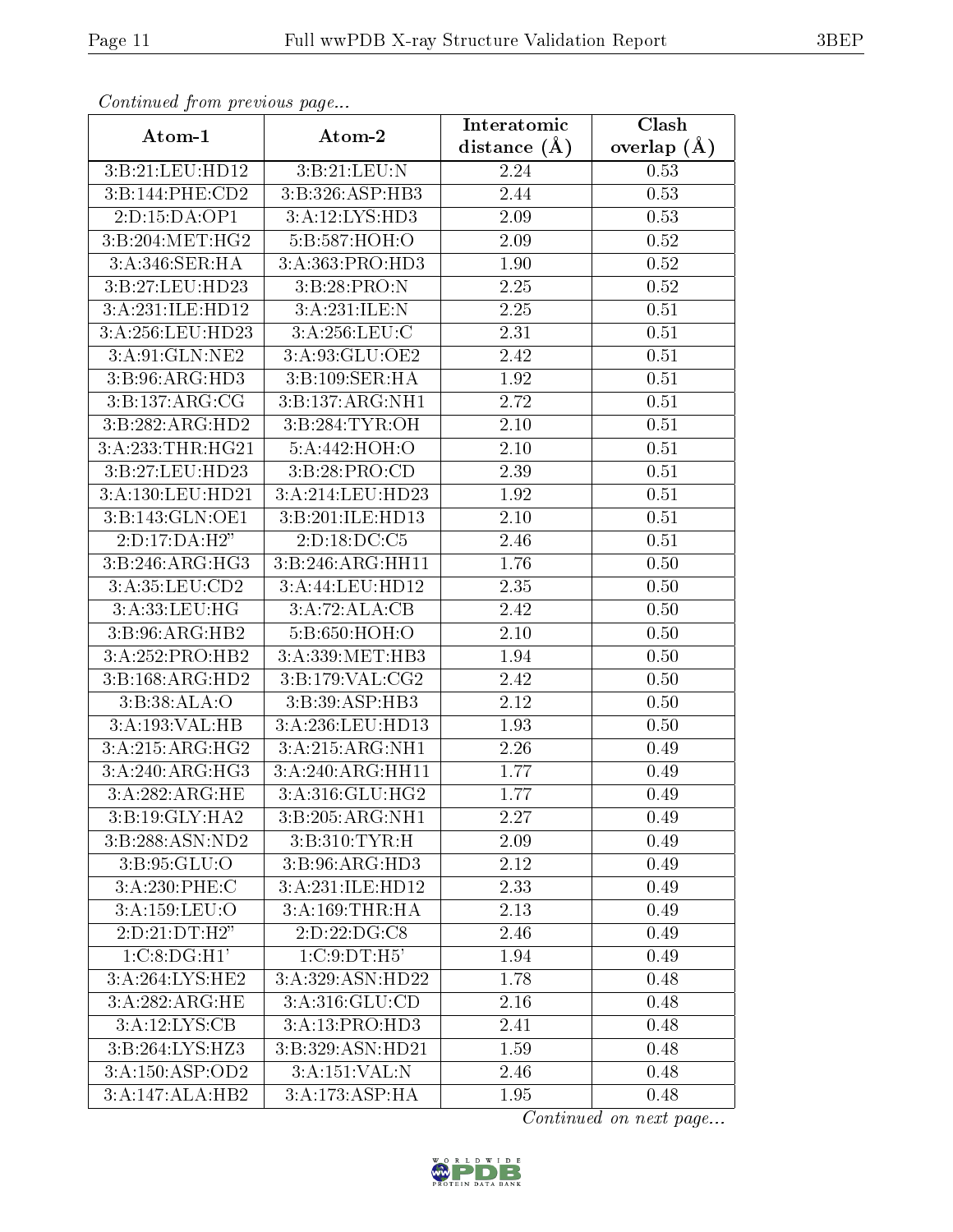| connuncu jioin previous page   |                                      | Interatomic       | Clash           |
|--------------------------------|--------------------------------------|-------------------|-----------------|
| Atom-1                         | Atom-2                               | distance $(A)$    | overlap $(\AA)$ |
| 3:A:186:GLN:O                  | 3:A:188:LEU:HG                       | 2.14              | 0.47            |
| 3:B:159:LEU:HD11               | 3:B:192:SER:HB3                      | 1.94              | 0.47            |
| 2: D: 17: DA:H2"               | 2:D:18:DC:CG                         | 2.49              | 0.47            |
| 3:B:168:ARG:HD2                | 3:B:179:VAL:HG23                     | 1.96              | 0.47            |
| 3:B:273:LEU:HD12               | 3:B:302:ALA:HB2                      | 1.95              | 0.47            |
| 3:B:350:GLU:OE2                | 3:B:355:GLN:HG2                      | 2.14              | 0.47            |
| 3: B: 118: ASN: C              | 3:B:118:ASN:ND2                      | 2.68              | 0.47            |
| 3: B: 7: ARG: O                | 3:B:11:LEU:HD13                      | 2.15              | 0.47            |
| 1:C:9:DT:H2"                   | 1:C:10:DA:N7                         | 2.30              | 0.47            |
| 3:A:136:LYS:HG3                | 3:A:204:MET:HE1                      | 1.96              | 0.47            |
| 3:A:255:HIS:CE1                | 3:A:339:MET:HG2                      | 2.50              | 0.47            |
| 3:A:17:VAL:O                   | 3:A:46:GLY:HA3                       | 2.15              | 0.46            |
| 3:A:194:ILE:HB                 | 3:A:237:VAL:HB                       | 1.97              | 0.46            |
| 3:A:214:LEU:HD13               | 3:A:227:VAL:CG2                      | 2.45              | 0.46            |
| 3:B:136:LYS:HG3                | 3:B:204:MET:CE                       | 2.45              | 0.46            |
| 3:B:177:LEU:C                  | 3:B:177:LEU:HD23                     | 2.34              | 0.46            |
| 3:A:282:ARG:NE                 | 3:A:316:GLU:HG2                      | 2.31              | 0.46            |
| 3:B:91:GLN:NE2                 | $3: B:93: GLU: \overline{OE2}$       | 2.47              | 0.46            |
| 3:B:12:LYS:HB3                 | 3:B:13:PRO:CD                        | 2.42              | 0.46            |
| 3:B:118:ASN:ND2                | 5:B:626:HOH:O                        | 2.49              | 0.45            |
| 3:B:217:GLN:OE1                | 3:B:226:HIS:CE1                      | 2.69              | 0.45            |
| 3:B:147:ALA:HB3                | 3:B:156:ASN:ND2                      | 2.31              | 0.45            |
| 3: B: 19: GLY:N                | 3:B:20:PRO:HD2                       | 2.31              | 0.45            |
| $3: B:320: \overline{ASN:OD1}$ | 3:B:322:SER:HB2                      | 2.16              | 0.45            |
| 3:A:305:ILE:HG21               | 5:B:643:HOH:O                        | 2.16              | 0.45            |
| 3:A:282:ARG:HE                 | 3:A:316:GLU:CG                       | 2.29              | 0.45            |
| 3:B:39:ASP:CG                  | 3: B:40: GLY:N                       | 2.69              | 0.45            |
| 3:A:136:LYS:HG3                | 3: A:204: MET:CE                     | 2.47              | 0.45            |
| $3:A:347:VAL: \overline{CG1}$  | $3:A:361:\overline{\text{VAL}:HG22}$ | 2.47              | 0.45            |
| 3:A:44:LEU:HD22                | 3:A:44:LEU:N                         | 2.32              | 0.45            |
| 3:A:331:LEU:HD13               | 3:A:336:VAL:HG12                     | 1.98              | 0.44            |
| 3:B:217:GLN:OE1                | 3:B:226:HIS:HE1                      | $\overline{2}.01$ | 0.44            |
| 3:A:204:MET:HE3                | 3:A:204:MET:O                        | 2.18              | 0.44            |
| 3:A:320:ASN:HB3                | 3:A:323:TYR:CD2                      | 2.53              | 0.44            |
| 3:B:53:MET:HE3                 | 3: B:54: VAL:H                       | 1.81              | 0.44            |
| 3:A:136:LYS:NZ                 | 3:A:136:LYS:HB2                      | 2.32              | 0.44            |
| 3:B:285:VAL:HG22               | 3: B: 310: TYR: CD2                  | $2.53\,$          | 0.44            |
| 3:B:27:LEU:CD2                 | 3:B:29:ILE:HG22                      | 2.44              | 0.44            |
| 3:A:261:ASP:O                  | 3:A:265:GLN:HG2                      | 2.18              | 0.44            |
| $3: B: 256:$ LEU:C             | 3:B:256:LEU:HD23                     | 2.38              | 0.44            |
| 3:A:138:LEU:HD21               | 3:A:182:MET:HG2                      | 2.00              | 0.44            |

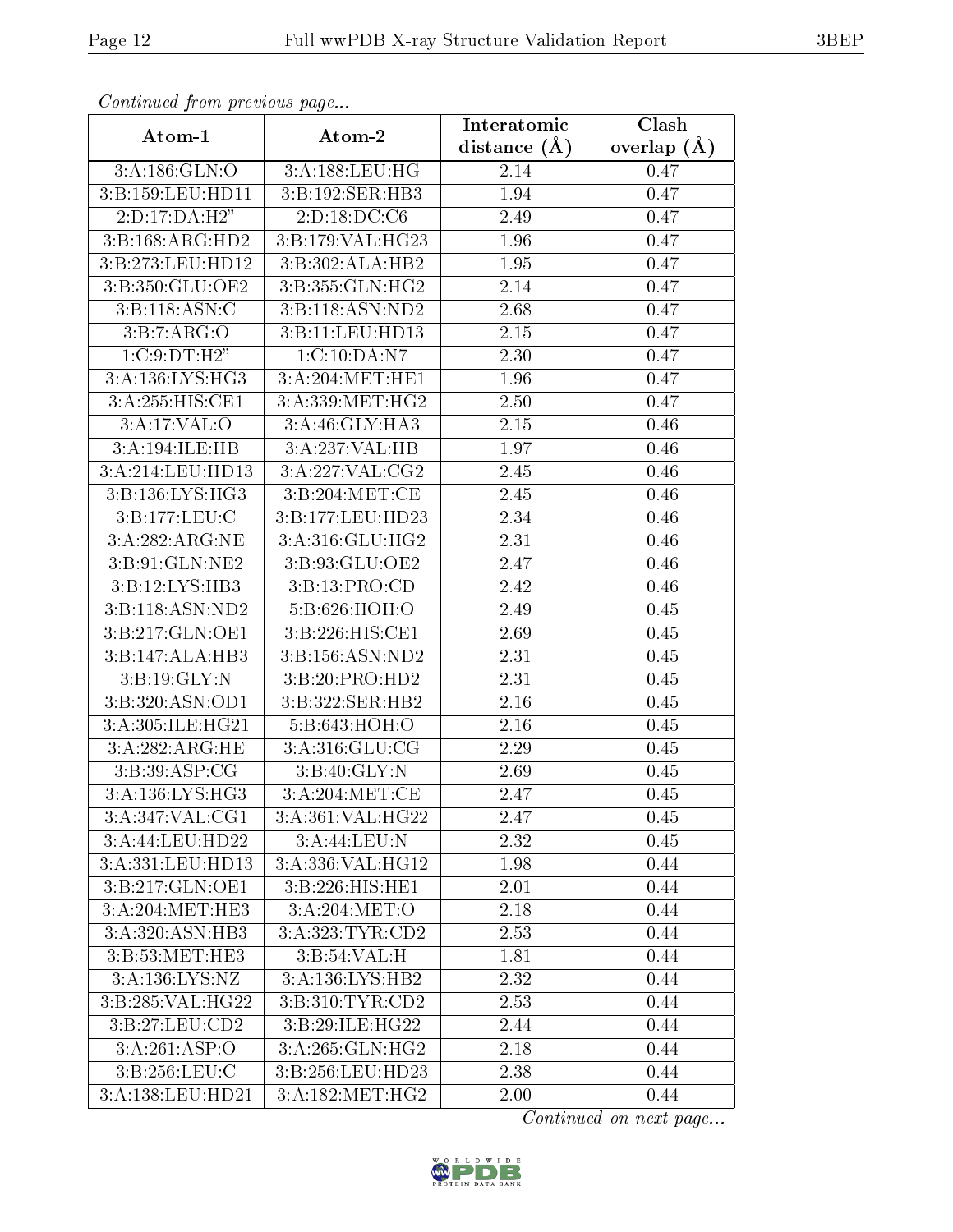| Commune from previous page |                            | Interatomic    | Clash         |
|----------------------------|----------------------------|----------------|---------------|
| Atom-1                     | Atom-2                     | distance $(A)$ | overlap $(A)$ |
| 3:A:146:MET:HE1            | 3:A:197:ARG:HA             | 1.99           | 0.43          |
| 3:A:296:ASN:HB2            | 3:A:297:PRO:CD             | 2.48           | 0.43          |
| 3:A:290:LEU:HD23           | 3:A:306:LEU:HD11           | 2.01           | 0.43          |
| 3:A:21:LEU:HD12            | 3:A:21:LEU:N               | 2.33           | 0.43          |
| 3:A:245:ARG:NH2            | 5:A:394:HOH:O              | 2.51           | 0.43          |
| 3:B:118:ASN:HD22           | 3:B:119:LEU:N              | 2.16           | 0.43          |
| 3:B:214:LEU:HD13           | 3:B:227:VAL:CG2            | 2.48           | 0.43          |
| 3:A:295:ASN:ND2            | 3:A:301:GLU:HG3            | 2.33           | 0.43          |
| 1: C: 5: DA: H61           | 2:D:21:DT:H3               | 1.65           | 0.43          |
| 3:B:136:LYS:HD3            | 5:B:583:HOH:O              | 2.19           | 0.43          |
| 3:A:197:ARG:HB2            | 3:A:197:ARG:NH1            | 2.33           | 0.43          |
| 3:B:334:GLU:HG3            | 3:B:335:ASN:OD1            | 2.19           | 0.43          |
| 3:B:60:VAL:HG22            | 5:B:505:HOH:O              | 2.18           | 0.43          |
| 3:A:279:ARG:HD3            | 3:A:322:SER:OG             | 2.18           | 0.43          |
| 3:A:146:MET:HE1            | 3:A:157:GLY:HA2            | 2.01           | 0.42          |
| 3:A:197:ARG:HD3            | 5: A:550:HOH:O             | 2.18           | 0.42          |
| 3:A:285:VAL:HG22           | 3:A:310:TYR:CD2            | 2.54           | 0.42          |
| 3:B:147:ALA:HB3            | 3:B:156:ASN:HD22           | 1.84           | 0.42          |
| 5:C:121:HOH:O              | $2:D:18:\overline{DC:N4}$  | 2.53           | 0.42          |
| 3:A:119:LEU:HD22           | 3:A:235:LYS:NZ             | 2.34           | 0.42          |
| 3:A:177:LEU:C              | 3:A:177:LEU:HD23           | 2.39           | 0.42          |
| 3:A:119:LEU:HD22           | 3:A:235:LYS:HZ3            | 1.84           | 0.42          |
| 3:A:27:LEU:HB2             | 3:A:30:LEU:HG              | 2.02           | 0.42          |
| 2:D:22:DG:H2"              | 2:D:23:DG:OP2              | 2.18           | 0.42          |
| 3:A:10:LEU:O               | 3:A:13:PRO:HD2             | 2.19           | 0.42          |
| 3: A:146:MET:HE2           | 3:A:197:ARG:CB             | 2.50           | 0.42          |
| 3: B:96: ARG:CD            | 3:B:109:SER:HA             | 2.49           | 0.41          |
| 3:B:184:ILE:H              | 3:B:184:ILE:HD13           | 1.84           | 0.41          |
| 3:A:253:ASP:HB3            | $5:A:549:\overline{HOH:O}$ | 2.20           | 0.41          |
| 3: A:306:LEU:HD13          | 3: A:308: VAL:CG1          | 2.51           | 0.41          |
| 3:A:298:GLU:O              | 3:A:299:GLN:HB2            | 2.20           | 0.41          |
| 3:A:203:LEU:O              | 3: A:206:MET:HG2           | 2.21           | 0.41          |
| 3:B:27:LEU:HB3             | 3: B: 30: LEU: HG          | 2.03           | 0.41          |
| 3:A:168:ARG:HD2            | 3:A:179:VAL:CG2            | 2.50           | 0.41          |
| 3:A:144:PHE:CD2            | 3:A:326:ASP:HB3            | 2.55           | 0.41          |
| 3:A:93:GLU:HB2             | 3:A:96:ARG:HD2             | 2.02           | 0.41          |
| 3:B:111:LEU:HA             | 3:B:111:LEU:HD23           | 1.93           | 0.41          |
| 3:B:19:GLY:HA2             | 3:B:205:ARG:HH12           | 1.86           | 0.41          |
| 3:B:53:MET:HE3             | 3:B:231:ILE:O              | 2.20           | 0.41          |
| 3:B:336:VAL:HG12           | 3:B:337:ARG:N              | 2.35           | 0.41          |
| 2:D:20:DA:H1'              | 2:D:21:DT:H5'              | 2.02           | 0.41          |

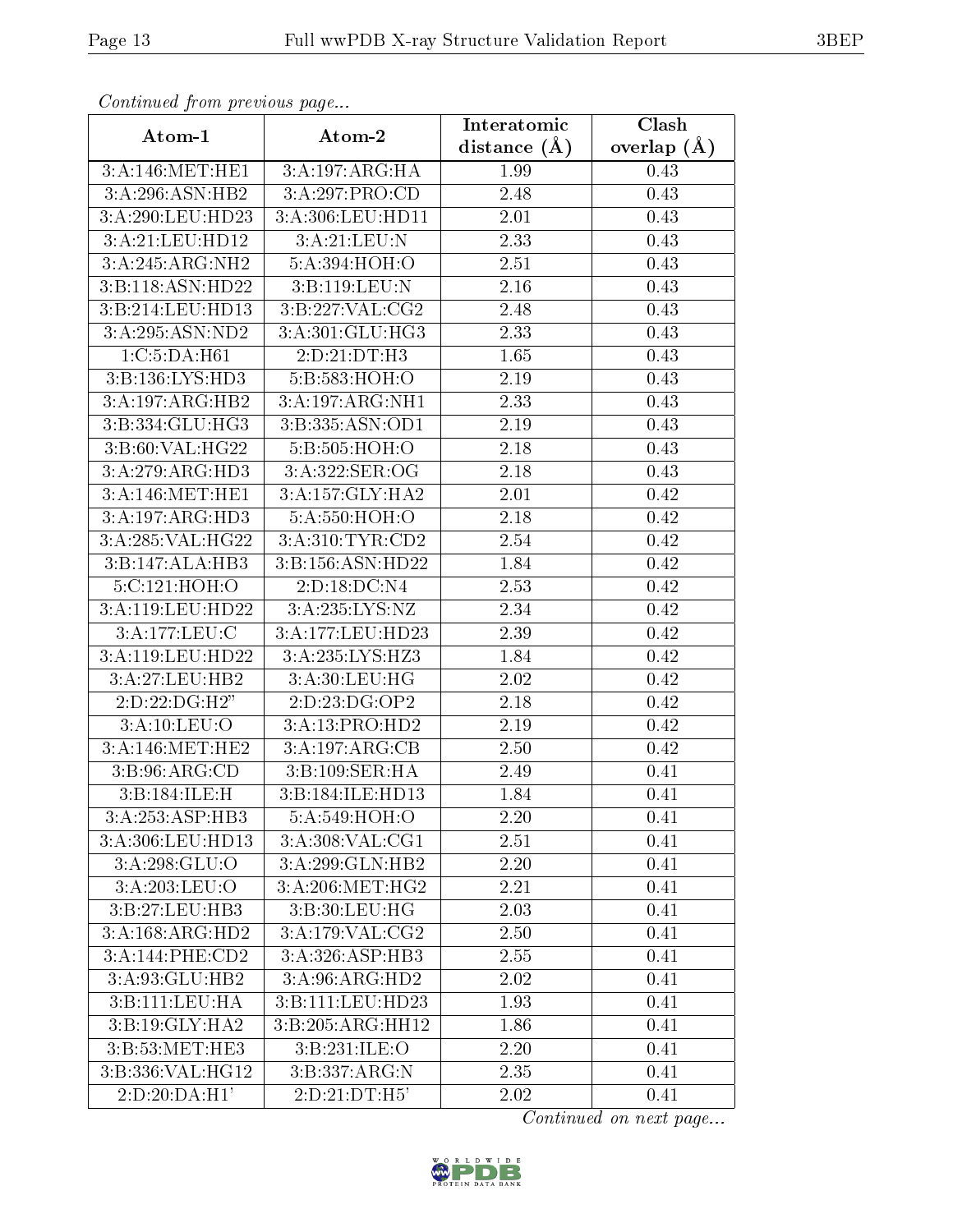| Atom-1            | Atom-2           | Interatomic    | Clash         |
|-------------------|------------------|----------------|---------------|
|                   |                  | distance $(A)$ | overlap $(A)$ |
| 3:A:291:LYS:HG2   | 3:A:305:ILE:HD12 | 2.01           | 0.41          |
| 3:B:296:ASN:HB2   | 3:B:297:PRO:HD2  | 2.02           | 0.41          |
| 1:C:6:DT:H2"      | 1:C:7:DC:O5'     | 2.20           | 0.41          |
| 3: B: 136: LYS: O | 3:B:140:GLU:HG3  | 2.20           | 0.41          |
| 3: B: 6: GLU: HG3 | 5:B:554:HOH:O    | 2.21           | 0.41          |
| 3:A:240:ARG:HG3   | 3:A:240:ARG:NH1  | 2.36           | 0.40          |
| 3:A:348:GLN:HA    | 3: A:359: TYR:O  | 2.21           | 0.40          |
| 3:A:365:ARG:HB2   | 3:A:365:ARG:HH11 | 1.87           | 0.40          |
| 3:B:100:ARG:NH1   | 5:B:485:HOH:O    | 2.52           | 0.40          |
| 3:A:74:LYS:NZ     | 3:B:300:GLU:OE1  | 2.41           | 0.40          |
| 3:B:35:LEU:O      | 3:B:67:ALA:HA    | 2.20           | 0.40          |
| 3:A:217:GLN:OE1   | 3:A:226:HIS:CE1  | 2.72           | 0.40          |
| 3:A:347:VAL:HG12  | 3:A:361:VAL:CG2  | 2.51           | 0.40          |

There are no symmetry-related clashes.

## 5.3 Torsion angles  $(i)$

#### 5.3.1 Protein backbone (i)

In the following table, the Percentiles column shows the percent Ramachandran outliers of the chain as a percentile score with respect to all X-ray entries followed by that with respect to entries of similar resolution.

The Analysed column shows the number of residues for which the backbone conformation was analysed, and the total number of residues.

| $\bf{Mol}$ | Chain | Analysed                                  | Favoured   Allowed   Outliers |          |          | Percentiles |
|------------|-------|-------------------------------------------|-------------------------------|----------|----------|-------------|
| 3          | А     | $364/366$ (100\%)   354 (97\%)   10 (3\%) |                               |          |          |             |
| 3          | Β     | $364/366$ (100\%)   350 (96\%)            |                               | 13(4%)   | $1(0\%)$ | 31<br>41    |
| All        | All   | $728/732(100\%)$   704 (97%)              |                               | 23 (3\%) | $1(0\%)$ | 42<br>51    |

All (1) Ramachandran outliers are listed below:

| Mol | ${\bf Chain}$ | $\perp$ Res | vpe |
|-----|---------------|-------------|-----|
|     |               |             |     |

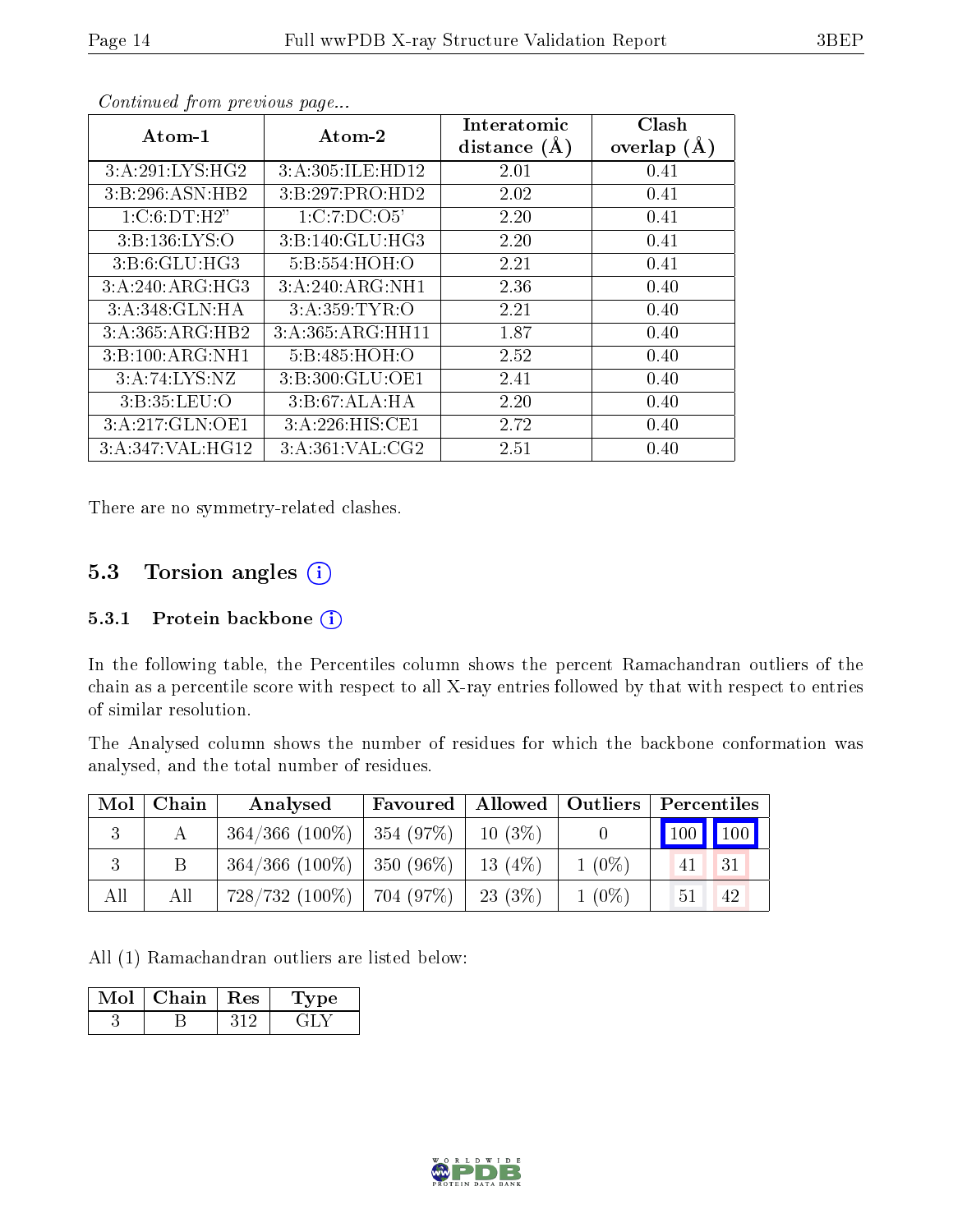#### 5.3.2 Protein sidechains  $(i)$

In the following table, the Percentiles column shows the percent sidechain outliers of the chain as a percentile score with respect to all X-ray entries followed by that with respect to entries of similar resolution.

The Analysed column shows the number of residues for which the sidechain conformation was analysed, and the total number of residues.

| $\text{Mol}$ | Chain | Analysed          | Rotameric   Outliers |           | Percentiles                    |
|--------------|-------|-------------------|----------------------|-----------|--------------------------------|
|              |       | $313/313$ (100\%) | 303(97%)             | $10(3\%)$ | 29<br>39                       |
|              | B     | $313/313$ (100%)  | 307(98%)             | 6 $(2\%)$ | 57 <sub>1</sub><br>$\sqrt{51}$ |
| All          | All   | $626/626$ (100\%) | 610 (97%)            | $16(3\%)$ | 37<br>46                       |

All (16) residues with a non-rotameric sidechain are listed below:

| Mol            | Chain              | Res | Type                            |
|----------------|--------------------|-----|---------------------------------|
| 3              | $\boldsymbol{A}$   | 44  | LEU                             |
| 3              | $\overline{\rm A}$ | 73  | ${\rm ARG}$                     |
| 3              | $\overline{A}$     | 87  | GLU                             |
| 3              | $\overline{A}$     | 118 | <b>ASN</b>                      |
| $\overline{3}$ | $\overline{\rm A}$ | 176 | $\rm{ARG}$                      |
| 3              | $\overline{\rm A}$ | 215 | ARG                             |
| 3              | $\overline{\rm A}$ | 250 | $\overline{\text{L}} \text{YS}$ |
| 3              | $\overline{\rm A}$ | 275 | ASN                             |
| 3              | $\overline{\rm A}$ | 291 | <b>LYS</b>                      |
| $\overline{3}$ | $\overline{A}$     | 306 | LEU                             |
| 3              | B                  | 56  | $\rm{ARG}$                      |
| 3              | Β                  | 118 | <b>ASN</b>                      |
| 3              | B                  | 137 | $\rm{ARG}$                      |
| 3              | B                  | 176 | ARG                             |
| 3              | В                  | 184 | ILE                             |
| 3              | B                  | 298 | GLU                             |

Some sidechains can be flipped to improve hydrogen bonding and reduce clashes. All (17) such sidechains are listed below:

| Mol | Chain | Res | Type       |
|-----|-------|-----|------------|
| 3   |       | 16  | <b>GLN</b> |
| 3   |       | 36  | <b>GLN</b> |
| 3   |       | 118 | <b>ASN</b> |
| 3   |       | 143 | <b>GLN</b> |
| 3   |       | 156 | <b>ASN</b> |
| २   |       | 186 | <b>GLN</b> |

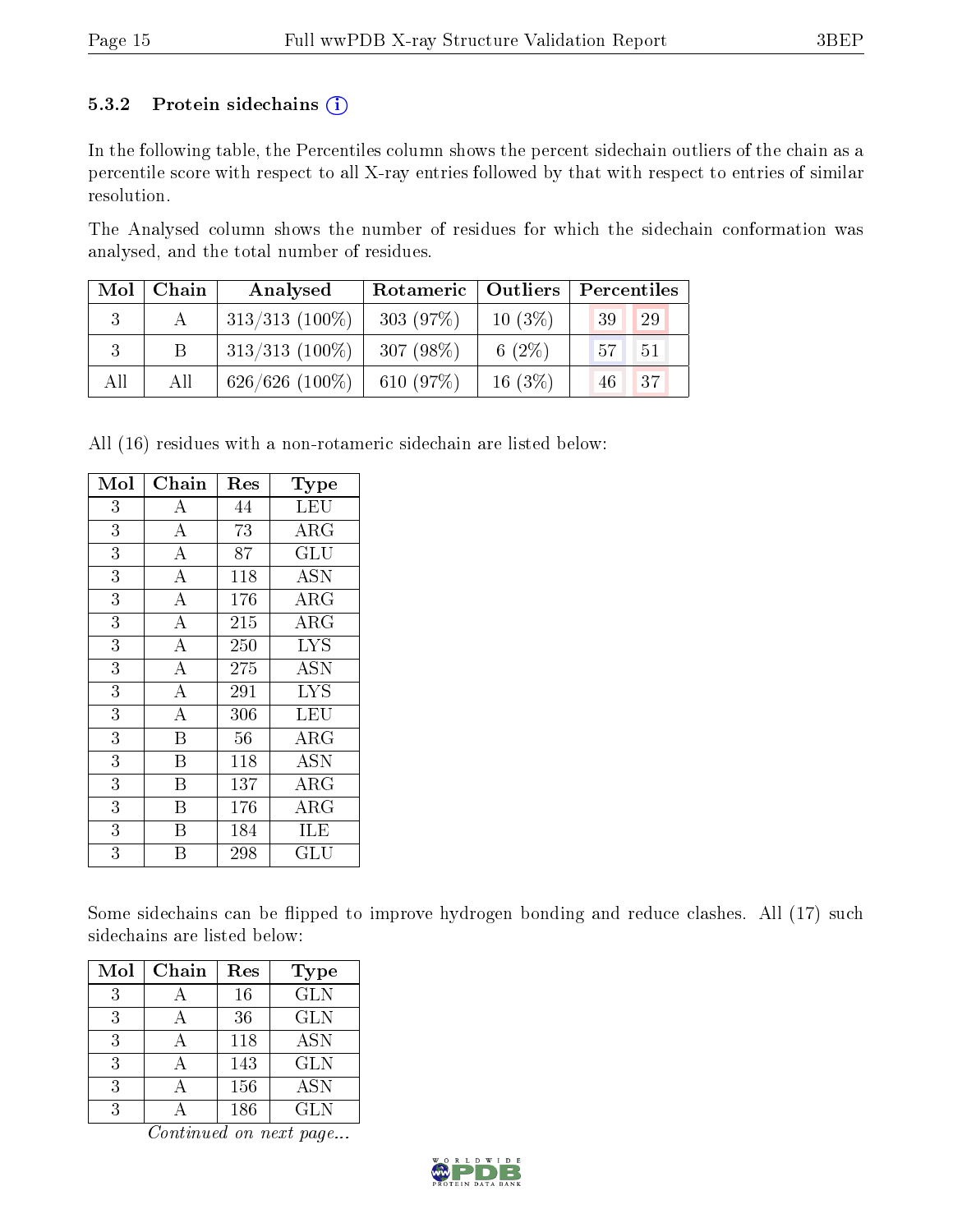| Mol | Chain | Res | Type       |
|-----|-------|-----|------------|
| 3   | А     | 191 | <b>HIS</b> |
| 3   | А     | 221 | <b>ASN</b> |
| 3   | А     | 226 | <b>HIS</b> |
| 3   | А     | 275 | <b>ASN</b> |
| 3   | А     | 288 | <b>ASN</b> |
| 3   | А     | 295 | <b>ASN</b> |
| 3   | А     | 329 | <b>ASN</b> |
| 3   | Β     | 118 | <b>ASN</b> |
| 3   | Β     | 156 | <b>ASN</b> |
| 3   | В     | 288 | ĀSN        |
| 3   | R     | 329 | ASN        |

#### $5.3.3$  RNA  $(i)$

There are no RNA molecules in this entry.

#### 5.4 Non-standard residues in protein, DNA, RNA chains (i)

There are no non-standard protein/DNA/RNA residues in this entry.

#### 5.5 Carbohydrates  $(i)$

There are no carbohydrates in this entry.

## 5.6 Ligand geometry  $(i)$

1 ligand is modelled in this entry.

In the following table, the Counts columns list the number of bonds (or angles) for which Mogul statistics could be retrieved, the number of bonds (or angles) that are observed in the model and the number of bonds (or angles) that are defined in the Chemical Component Dictionary. The Link column lists molecule types, if any, to which the group is linked. The Z score for a bond length (or angle) is the number of standard deviations the observed value is removed from the expected value. A bond length (or angle) with  $|Z| > 2$  is considered an outlier worth inspection. RMSZ is the root-mean-square of all Z scores of the bond lengths (or angles).

| Mol   Type   Chain   Res   Link |     |  |  | Bond lengths |      |                                        | Bond angles   |      |            |
|---------------------------------|-----|--|--|--------------|------|----------------------------------------|---------------|------|------------|
|                                 |     |  |  |              |      | Counts   RMSZ $\vert \#  Z  > 2 \vert$ | Counts   RMSZ |      | $ #Z  > 2$ |
|                                 | 5CY |  |  | 18, 18, 38   | 4.52 | 6(33%)                                 | 23,26,55      | 6.66 | $9(39\%)$  |

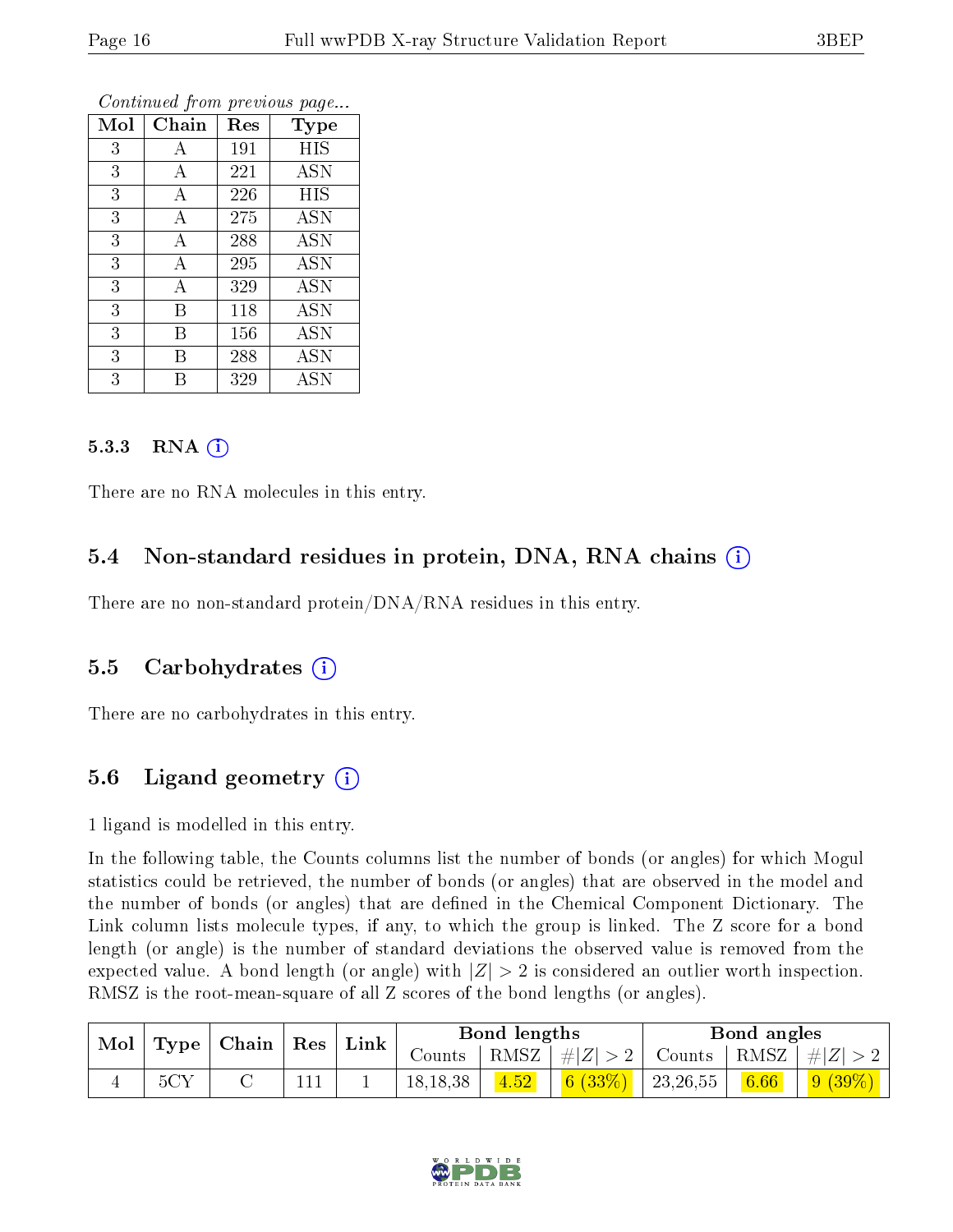In the following table, the Chirals column lists the number of chiral outliers, the number of chiral centers analysed, the number of these observed in the model and the number defined in the Chemical Component Dictionary. Similar counts are reported in the Torsion and Rings columns. '-' means no outliers of that kind were identified.

|  |  |  | Mol   Type   Chain   Res   Link   Chirals   Torsions   Rings |  |
|--|--|--|--------------------------------------------------------------|--|
|  |  |  | $1/5/26/56$   $0/2/2/4$                                      |  |

| Mol            | Chain  | Res | Type | Atoms     | Z       | Observed $(A$ | Ideal(A) |
|----------------|--------|-----|------|-----------|---------|---------------|----------|
| $\overline{4}$ |        | 111 | 5CY  | $C9-C10$  | 16.72   | 1.53          | 1.33     |
|                | C      | 111 | 5CY  | $C14-N1$  | 5.52    | 1.50          | 1.39     |
| $\overline{4}$ | $\cap$ | 111 | 5CY  | $C8-C9$   | $-3.85$ | 1.35          | 1.49     |
|                | $\cap$ | 111 | 5CY  | $C18-C19$ | 3.11    | 1.43          | 1.39     |
|                | $\cap$ | 111 | 5CY  | $C15-C14$ | 2.30    | 1.43          | 1.39     |
|                | $\cap$ | 111 | 5CY  | $C22-C20$ | 2.19    | 1.57          | 1.54     |

All (6) bond length outliers are listed below:

All (9) bond angle outliers are listed below:

| Mol            | Chain         | Res | Type | Atoms                                             | Z        | Observed $(°)$ | $Ideal(^o)$ |
|----------------|---------------|-----|------|---------------------------------------------------|----------|----------------|-------------|
| $\overline{4}$ | C             | 111 | 5CY  | $C22-C20-C21$                                     | $-19.83$ | 81.78          | 111.16      |
| $\overline{4}$ | C             | 111 | 5CY  | C <sub>22</sub> -C <sub>20</sub> -C <sub>19</sub> | $-13.73$ | 89.66          | 110.53      |
| $\overline{4}$ | $\mathcal{C}$ | 111 | 5CY  | $C22-C20-C10$                                     | $-12.25$ | 92.00          | 111.28      |
| $\overline{4}$ | $\rm C$       | 111 | 5CY  | $C21-C20-C10$                                     | 10.18    | 127.30         | 111.28      |
| $\overline{4}$ | $\rm C$       | 111 | 5CY  | C <sub>21</sub> -C <sub>20</sub> -C <sub>19</sub> | 9.79     | 125.41         | 110.53      |
| $\overline{4}$ | C             | 111 | 5CY  | $C19-C20-C10$                                     | 7.55     | 106.69         | 101.41      |
| $\overline{4}$ | $\rm C$       | 111 | 5CY  | $C20-C19-C14$                                     | $-3.32$  | 106.50         | 109.61      |
| $\overline{4}$ | $\mathcal{C}$ | 111 | 5CY  | $C11-N1-C10$                                      | 2.92     | 129.29         | 125.97      |
| $\overline{4}$ | $\mathcal{C}$ | 111 | 5CY  | $C11-N1-C14$                                      | $-2.02$  | 120.42         | 124.56      |

There are no chirality outliers.

All (1) torsion outliers are listed below:

| Mol | $ $ Chain $ $ Res $ $ Type |  | Atoms                 |
|-----|----------------------------|--|-----------------------|
|     |                            |  | $C20 - C10 - C9 - C8$ |

There are no ring outliers.

No monomer is involved in short contacts.

The following is a two-dimensional graphical depiction of Mogul quality analysis of bond lengths, bond angles, torsion angles, and ring geometry for all instances of the Ligand of Interest. In addition, ligands with molecular weight > 250 and outliers as shown on the validation Tables will also be included. For torsion angles, if less then 5% of the Mogul distribution of torsion angles is

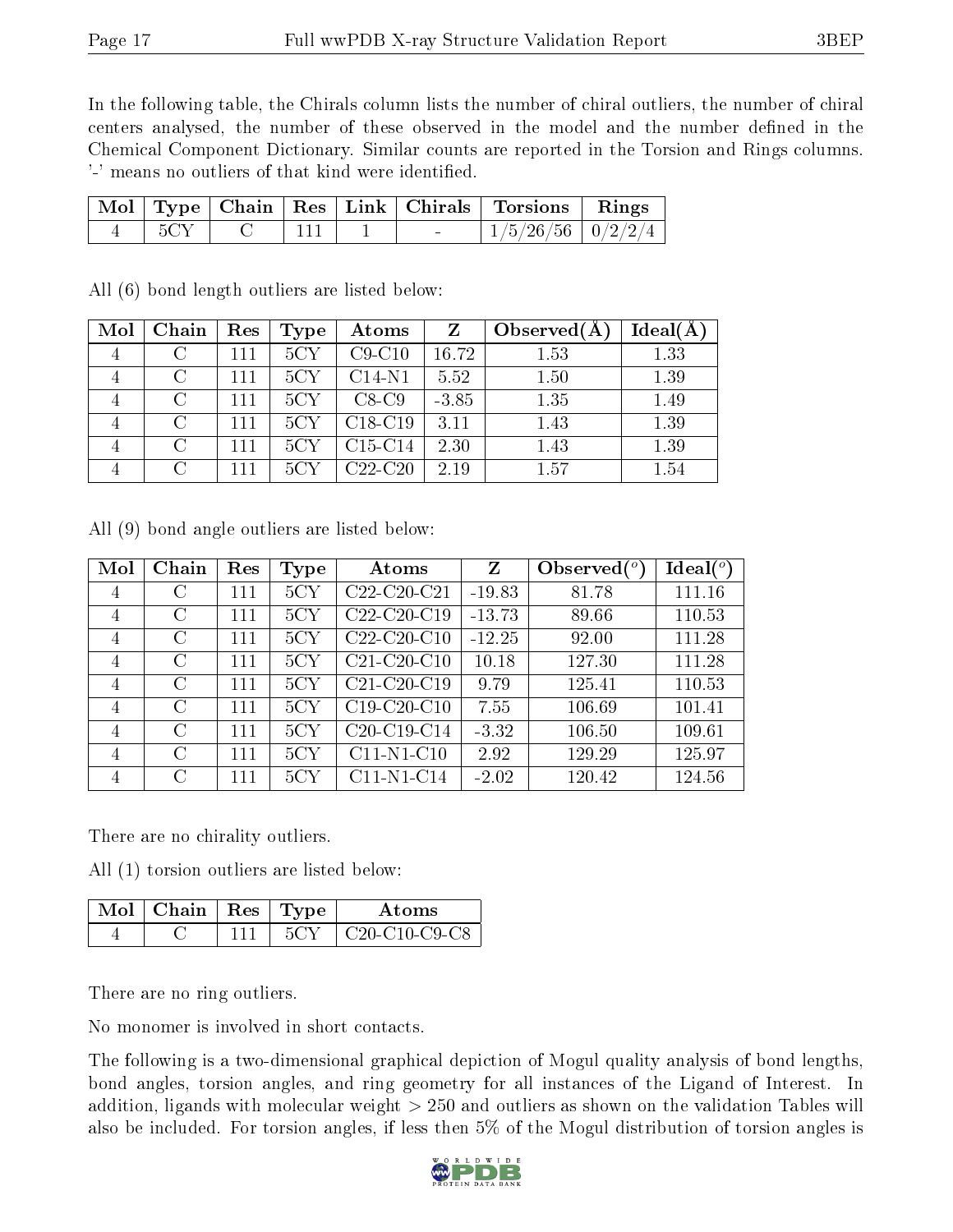within 10 degrees of the torsion angle in question, then that torsion angle is considered an outlier. Any bond that is central to one or more torsion angles identified as an outlier by Mogul will be highlighted in the graph. For rings, the root-mean-square deviation (RMSD) between the ring in question and similar rings identified by Mogul is calculated over all ring torsion angles. If the average RMSD is greater than 60 degrees and the minimal RMSD between the ring in question and any Mogul-identified rings is also greater than 60 degrees, then that ring is considered an outlier. The outliers are highlighted in purple. The color gray indicates Mogul did not find sufficient equivalents in the CSD to analyse the geometry.



#### 5.7 [O](https://www.wwpdb.org/validation/2017/XrayValidationReportHelp#nonstandard_residues_and_ligands)ther polymers  $(i)$

There are no such residues in this entry.

## 5.8 Polymer linkage issues (i)

There are no chain breaks in this entry.

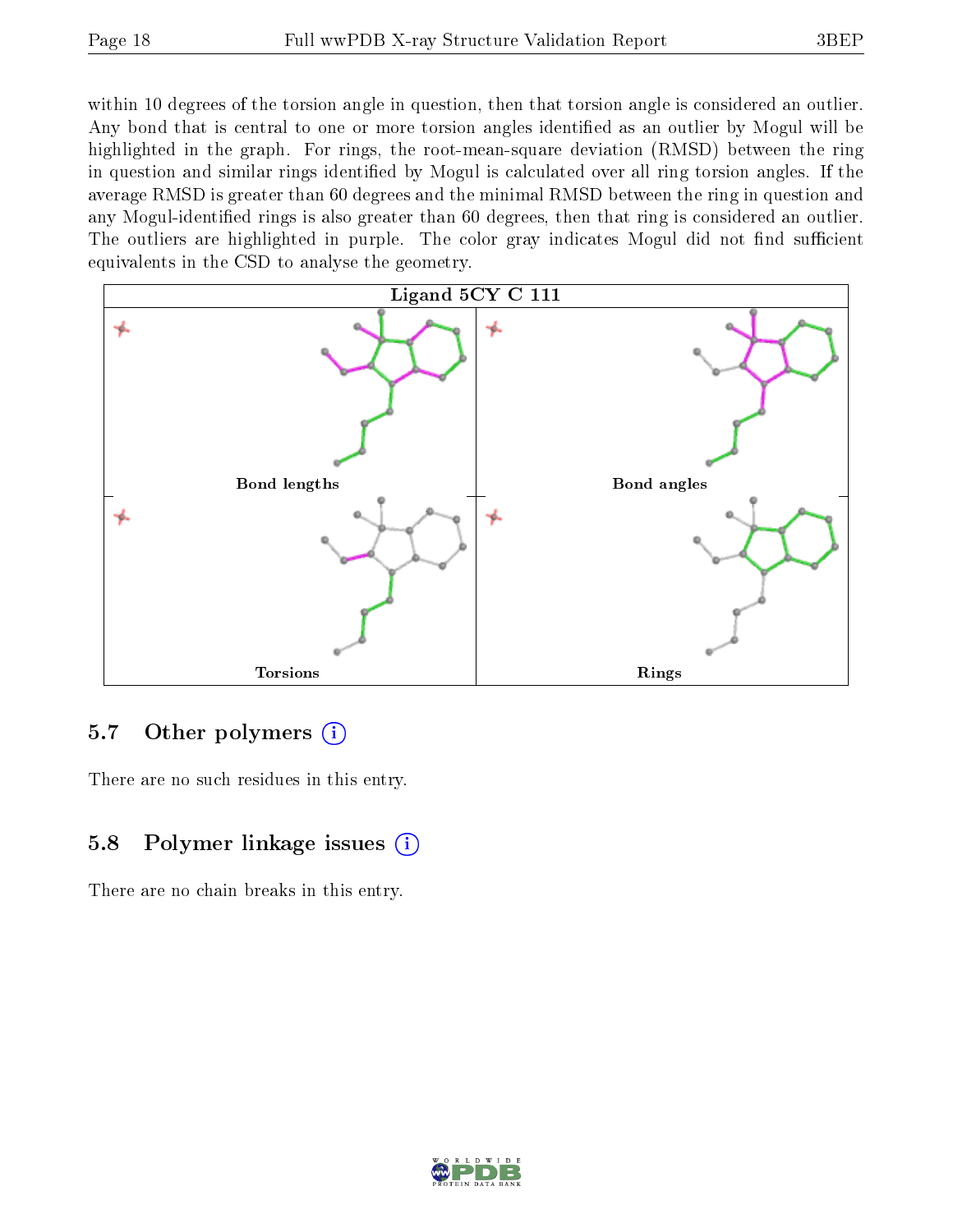# 6 Fit of model and data  $(i)$

## 6.1 Protein, DNA and RNA chains  $(i)$

In the following table, the column labelled  $#RSRZ> 2'$  contains the number (and percentage) of RSRZ outliers, followed by percent RSRZ outliers for the chain as percentile scores relative to all X-ray entries and entries of similar resolution. The OWAB column contains the minimum, median,  $95<sup>th</sup>$  percentile and maximum values of the occupancy-weighted average B-factor per residue. The column labelled ' $Q< 0.9$ ' lists the number of (and percentage) of residues with an average occupancy less than 0.9.

| Mol            | Chain   | Analysed            | $<$ RSRZ $>$ | $\rm \#RSRZ{>}2$     | $OWAB(A^2)$      | Q <sub>0.9</sub> |
|----------------|---------|---------------------|--------------|----------------------|------------------|------------------|
|                | $\rm C$ | $10/10$ $(100\%)$   | 2.22         | $5(50\%)$ 0 0        | 59, 85, 108, 111 | $\Omega$         |
| $\overline{2}$ | D       | $14/14$ (100\%)     | 1.64         | $5(35\%)$ 0 0        | 51, 87, 95, 96   | $\Omega$         |
| 3              | А       | $366/366$ (100%)    | 0.00         | $6(1\%)$<br>72<br>74 | 16, 28, 44, 67   |                  |
| -3             | B       | $366/366$ (100\%)   | $-0.08$      | $6(1\%)$<br>72<br>74 | 12, 25, 41, 62   | $\Omega$         |
| All            | All     | $756/756$ $(100\%)$ | 0.02         | 22(2%)<br>55<br>51   | 12, 27, 48, 111  | $\theta$         |

All (22) RSRZ outliers are listed below:

| Mol            | Chain                   | Res             | Type                    | $_{\rm RSRZ}$    |
|----------------|-------------------------|-----------------|-------------------------|------------------|
| 3              | Β                       | 366             | <b>LEU</b>              | 7.5              |
| $\overline{1}$ | $\overline{\rm C}$      | 9               | DT                      | 4.8              |
| $\overline{3}$ | $\overline{A}$          | $\sqrt{22}$     | $\overline{\text{GLY}}$ | 4.0              |
| $\overline{3}$ | $\overline{\mathrm{B}}$ | 22              | <b>GLY</b>              | $3.9\,$          |
| $\overline{1}$ | $\overline{\rm C}$      | $\overline{11}$ | DT                      | $\overline{3.9}$ |
| $\overline{1}$ | $\overline{\rm C}$      | 8               | DG                      | 3.4              |
| $\overline{1}$ | $\overline{\rm C}$      | $\overline{7}$  | $\overline{DC}$         | 3.4              |
| $\overline{3}$ | $\overline{A}$          | 24              | $\rm{ARG}$              | 3.3              |
| $\overline{3}$ | B                       | 20              | PRO                     | 3.2              |
| $\overline{3}$ | $\overline{\rm A}$      | 366             | <b>LEU</b>              | 3.0              |
| 3              | $\overline{\rm A}$      | 23              | <b>GLY</b>              | 2.8              |
| $\overline{3}$ | $\overline{\rm A}$      | 365             | $\rm{ARG}$              | $2.8\,$          |
| $\overline{3}$ | $\, {\bf B}$            | 365             | ARG                     | $\overline{2.7}$ |
| $\overline{2}$ | D                       | 19              | DG                      | 2.6              |
| $\overline{1}$ | $\overline{\rm C}$      | $\overline{10}$ | $\overline{DA}$         | 2.5              |
| $\overline{3}$ | B                       | 23              | <b>GLY</b>              | 2.4              |
| $\overline{3}$ | B                       | 153             | $TY\overline{R}$        | 2.4              |
| $\overline{2}$ | $\mathbf{D}$            | 14              | DT                      | 2.4              |
| 3              | A                       | 27              | LEU                     | 2.3              |
| $\overline{2}$ | $\overline{\rm D}$      | 18              | DС                      | 2.1              |
| $\overline{2}$ | $\mathbf D$             | 21              | DT                      | 2.1              |
| $\overline{2}$ | D                       | 22              | DG                      | 2.1              |

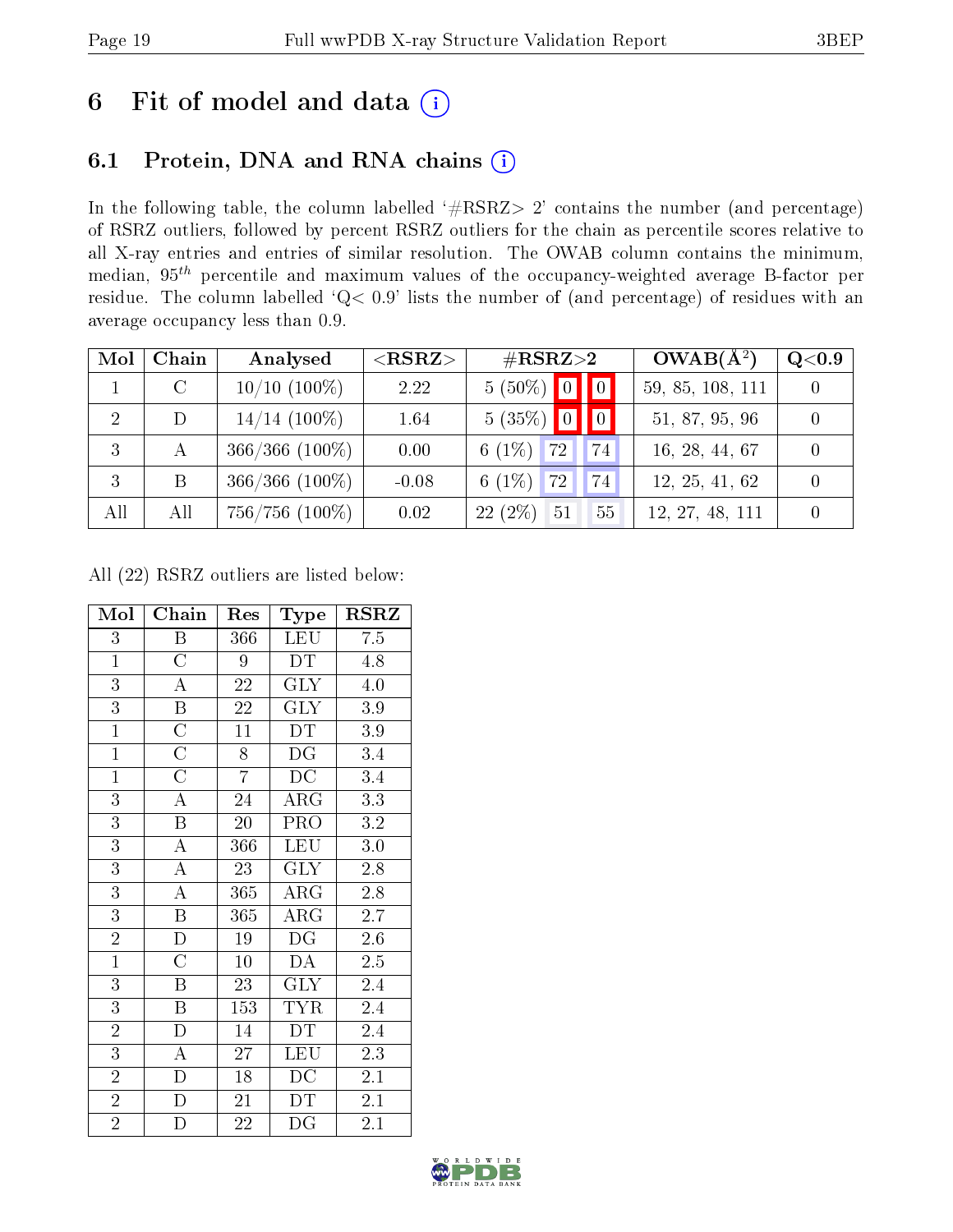## 6.2 Non-standard residues in protein, DNA, RNA chains (i)

There are no non-standard protein/DNA/RNA residues in this entry.

## 6.3 Carbohydrates  $(i)$

There are no carbohydrates in this entry.

## 6.4 Ligands  $(i)$

In the following table, the Atoms column lists the number of modelled atoms in the group and the number defined in the chemical component dictionary. The B-factors column lists the minimum, median,  $95<sup>th</sup>$  percentile and maximum values of B factors of atoms in the group. The column labelled  $Q < 0.9$ ' lists the number of atoms with occupancy less than 0.9.

|     |  |                        |      | $\mid$ Mol $\mid$ Type $\mid$ Chain $\mid$ Res $\mid$ Atoms $\mid$ RSCC $\mid$ RSR $\mid$ B-factors(A <sup>2</sup> ) $\mid$ Q<0.9 $\mid$ |  |
|-----|--|------------------------|------|------------------------------------------------------------------------------------------------------------------------------------------|--|
| 5CY |  | $111$   $18/35$   0.87 | 0.15 | 36, 38, 45, 75                                                                                                                           |  |

The following is a graphical depiction of the model fit to experimental electron density of all instances of the Ligand of Interest. In addition, ligands with molecular weight  $> 250$  and outliers as shown on the geometry validation Tables will also be included. Each fit is shown from different orientation to approximate a three-dimensional view.